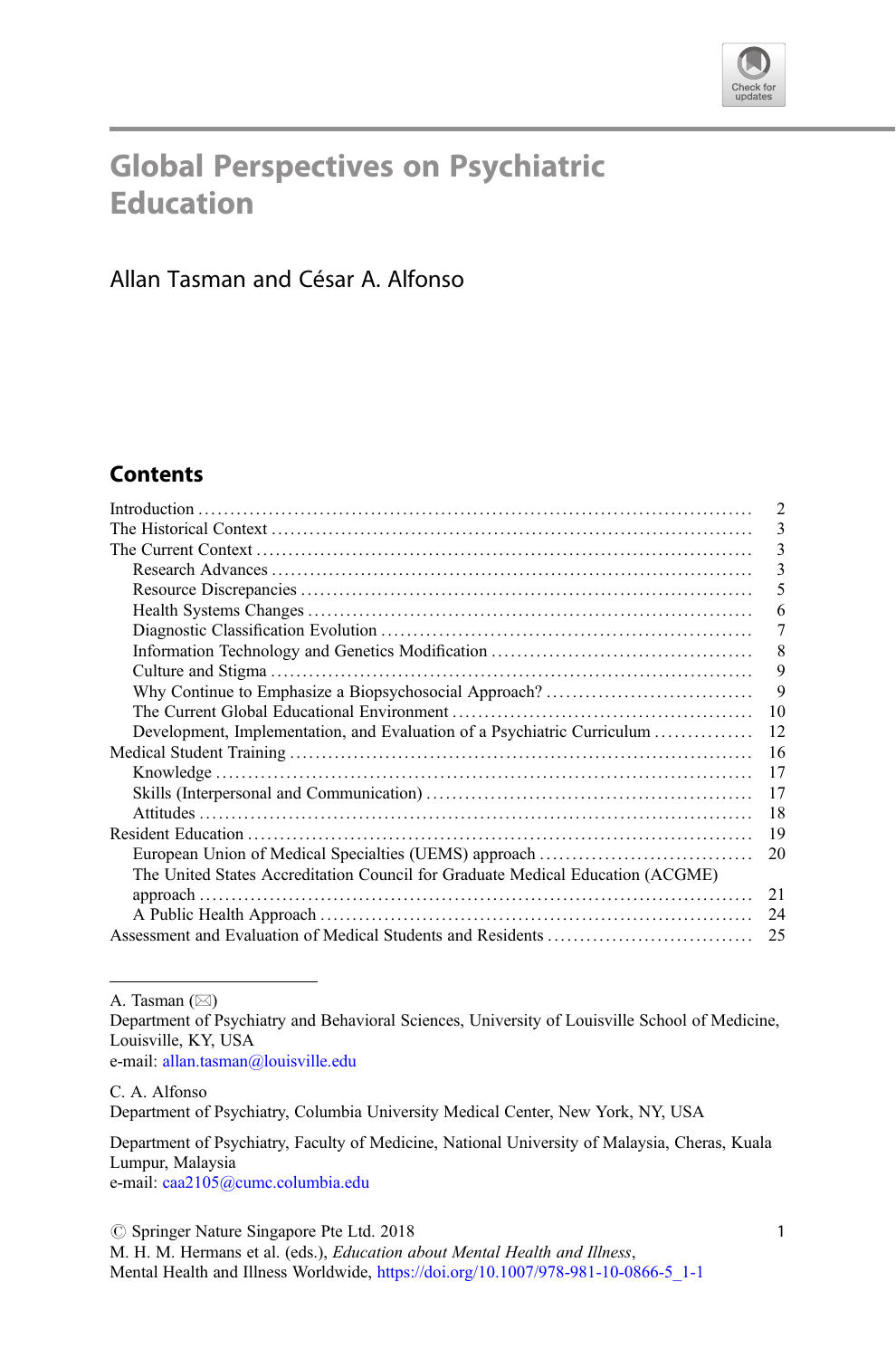#### Abstract

This chapter provides comprehensive global perspectives on psychiatric education. The chapter is organized by presenting historical background information, some key aspects of the current context, specific review of medical student undergraduate and resident graduate education, and emphasis on the importance of educational research. The authors have been actively participating in psychiatric education for more than four decades throughout the world. They consider the cultural context as primordial in understanding and implementing educational initiatives. The authors discuss experiences with detailed review of the evolution of psychiatric education, through formal involvement in the leadership of the World Psychiatric Association (WPA) as Secretary of Education (Tasman), Chair of the Education Section (Tasman), and Co-chairs of the Psychotherapy Section (Alfonso and Tasman).

#### Keywords

Residency education · Medical student education · Low and middle-income countries · Psychiatry education · Cultural adaptations of educational models

## Introduction

Any discussion of psychiatric education must begin by exploring the context within which psychiatric training and education occurs. This should be an obvious point, since training must reflect the current state of knowledge and treatment availabilities as well as the nature of the system of care within which practice occurs. In addition, a global perspective especially requires an appreciation of the resources available to support education in various locations and of the role of cultural influences of psychiatry within any particular country or region. The chapter is organized by providing a brief historical review, a discussion of some key aspects of the current context, specific review of medical student and residency education, and a brief exhortation to substantially increase educational research in psychiatry.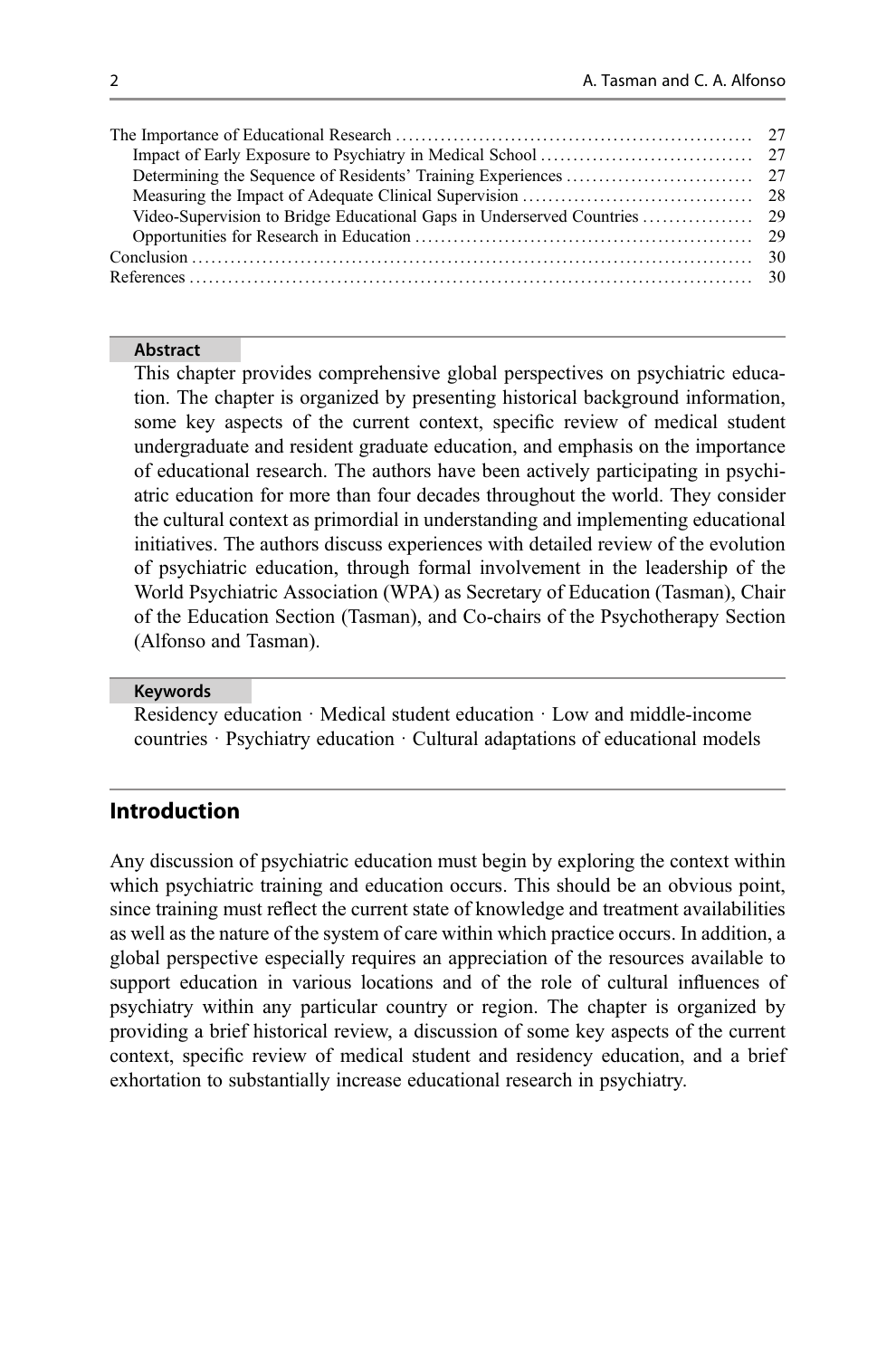## The Historical Context

One thousand years ago, in most cultures, people with psychiatric illnesses were widely believed to be suffering from afflictions by evil spirits or gods. Thanks to pioneering physicians in Central Asia such as Avicenna, Rhazes, and Ali Ibn Tabari (Javanbakht and Sanati [2006](#page-31-0)), the preservation of the rational and humane treatment of the mentally ill that had been championed by the Greeks was re-introduced into many cultures around the world.

Just over one hundred years ago, at the end of the nineteenth century, the themes that would occupy psychiatry in the coming century and thus influence educational programs were already in evidence. One theme has been the emphasis on understanding brain pathology in psychiatric illness, built on the work of Bleuler and Kraepelin in Europe. And, of course, 1899 marked the publication in Europe of Freud's *Interpretation of Dreams*, and the beginnings of modern psychoanalysis.

Less well known, however, is another work on which Freud was working at the same time. In the *Project for a Scientific Psychology*, Freud ([1895\)](#page-31-0) was attempting to understand the neural basis for psychological processes. While this work was not discovered or published until 1953, many years after his death, his century-old quest has marked one of the important preoccupations of modern psychiatry to explain psychic phenomena in neurobiological terms (Glucksman [2016\)](#page-31-0).

What were the other preoccupations a century ago? Providing humane treatment for psychiatric disorders, understanding reasonable diagnostic classifications, overcoming substantial societal forces working against rational diagnosis and humane treatment, and developing effective treatments were clearly at the forefront. Building on the tremendous scientific advances of the late nineteenth century, the beginning of the last century marked a time of great optimism for what twentieth-century science would bring for psychiatry.

We are still preoccupied with many of the same issues as were our colleagues a hundred years ago, but, of course, in a way transformed by a century of experience and knowledge. We are still concerned with how the psychiatrically ill suffer irrational discrimination in many ways. Social ostracism, stigmatization, discriminatory governmental policies and corporate policies, discriminatory limits on access to care, and reimbursement for care are but a few manifestations of these ongoing worldwide concerns. And we are still working to develop more effective treatments based on an etiologically based system of diagnosis. The recently published WPA-Lancet Psychiatry Commission on the Future of Psychiatry (Bhugra et al. [2017](#page-30-0)) provides a look into how these current concerns may evolve in the coming decade.

## The Current Context

## Research Advances

Two of the most important discoveries of the recent decades are in the areas of neural plasticity and brain cell generation.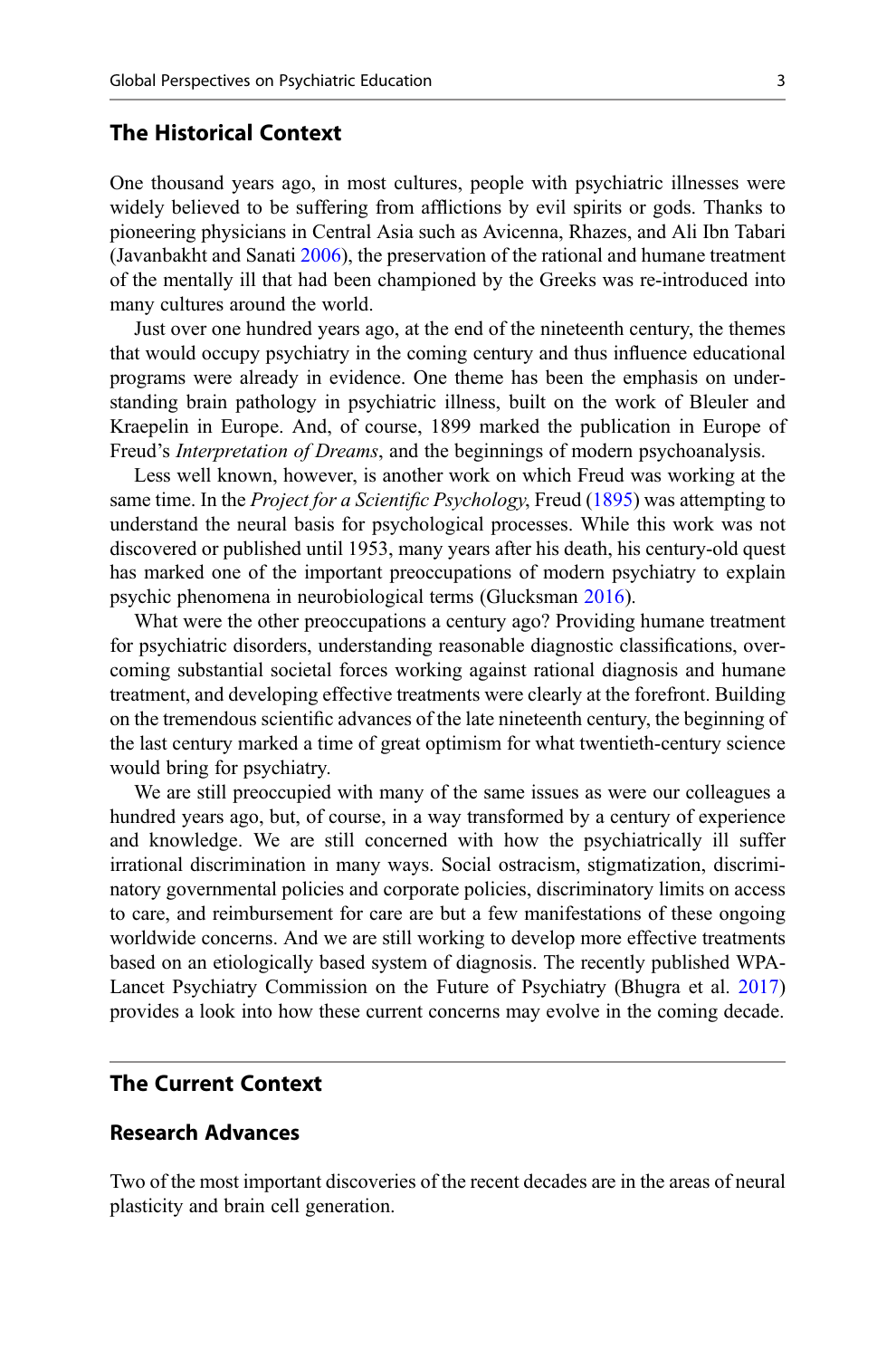In 2000, the Nobel Prize in Medicine was awarded to Eric Kandel, the New Yorkbased psychiatrist whose work established the fact that the brain is being continually remodeled, partly in response to developmental and environmental influences, a process we now call "neural plasticity" (Bennett et al. [1964;](#page-30-0) Pascual-Leone et al. [2005\)](#page-32-0). This remodeling occurs via genetically controlled new synapse formation, as exemplified in the transition of information from immediate to long-term memory storage (Kandel et al. [2013\)](#page-31-0).

Also, contrary to long standing previous belief, there is convincing evidence that new brain cells are continually formed from stem cells in the brain (Clarke et al. [2000\)](#page-30-0). Both of these important findings open up many new avenues for research into brain function and dysfunction and development of new and more precisely targeted treatments.

At some point into the future, psychiatrists will learn to control these processes with more precision than is now possible. It is also true, however, that interpersonal experiences, such as a therapeutic relationship in psychotherapy, can alter brain function in the same way as medications (Roose et al. [2015](#page-32-0); Linden [2006\)](#page-31-0), as we have seen in studies of obsessive compulsive disorder (Baxter et al. [1992\)](#page-30-0), generalized anxiety disorder (Jockers-Scherübl et al. [2006](#page-31-0)), social anxiety (Furmark et al. [2002\)](#page-31-0), posttraumatic stress disorder (Linden [2006](#page-31-0)), and major depressive disorder (Brody et al. [2001,](#page-30-0) Goldapple et al. [2004](#page-31-0)).

Research on the "Recovery Model" of treatment (Anthony [2000\)](#page-29-0) has shown that superior outcomes are seen when we both treat symptoms *and* work to enhance our patients' resiliency and their individual coping and adaptive capacities (Herrman and Harvey [2005\)](#page-31-0). In addition, findings of the 2015 REACH study (Researching the Effectiveness of Acceptance-based Coping during Hospitalization) (Gaudiano et al. [2017\)](#page-31-0) confirm that even for the most serious of all psychiatric illnesses, schizophrenia, treatment outcomes are better than with pharmacotherapy alone when psychosocial and psychotherapeutic interventions are part of the treatment. The REACH findings reinforce findings from other studies (Öst [2008;](#page-31-0) Powers et al. [2009](#page-32-0)), the subject of a review by Michael Balter in Science in 2014, which illustrated the superiority of treatment for schizophrenia when psychotherapy was a component. The Recovery After Initial Schizophrenia Episode (RAISE) study is a recent large multicenter study conducted in the USA examining the impact of having a multidisciplinary team that provide integrated medication and psychosocial treatments for patients with first episode psychosis. Psychotic patients who received psychotherapy and medication combination treatments had marked clinical, functional, and symptomatic improvement when compared to patients who received medication only treatments (Kane et al. [2015\)](#page-31-0). When the same team of investigators examined the cost effectiveness of these interventions, they found out that benefits exceeded costs (Rosenheck et al. [2016](#page-32-0)). These advances reaffirm the position that for the foreseeable future, psychotherapeutic skills and the ability to develop and utilize a therapeutic relationship remain essential parts of psychiatrists' treatment skills and thus must be part of education programs.

With the continued expansion of our knowledge base, our roles in providing sophisticated psychiatric care will be enhanced. For example, ongoing neuroscience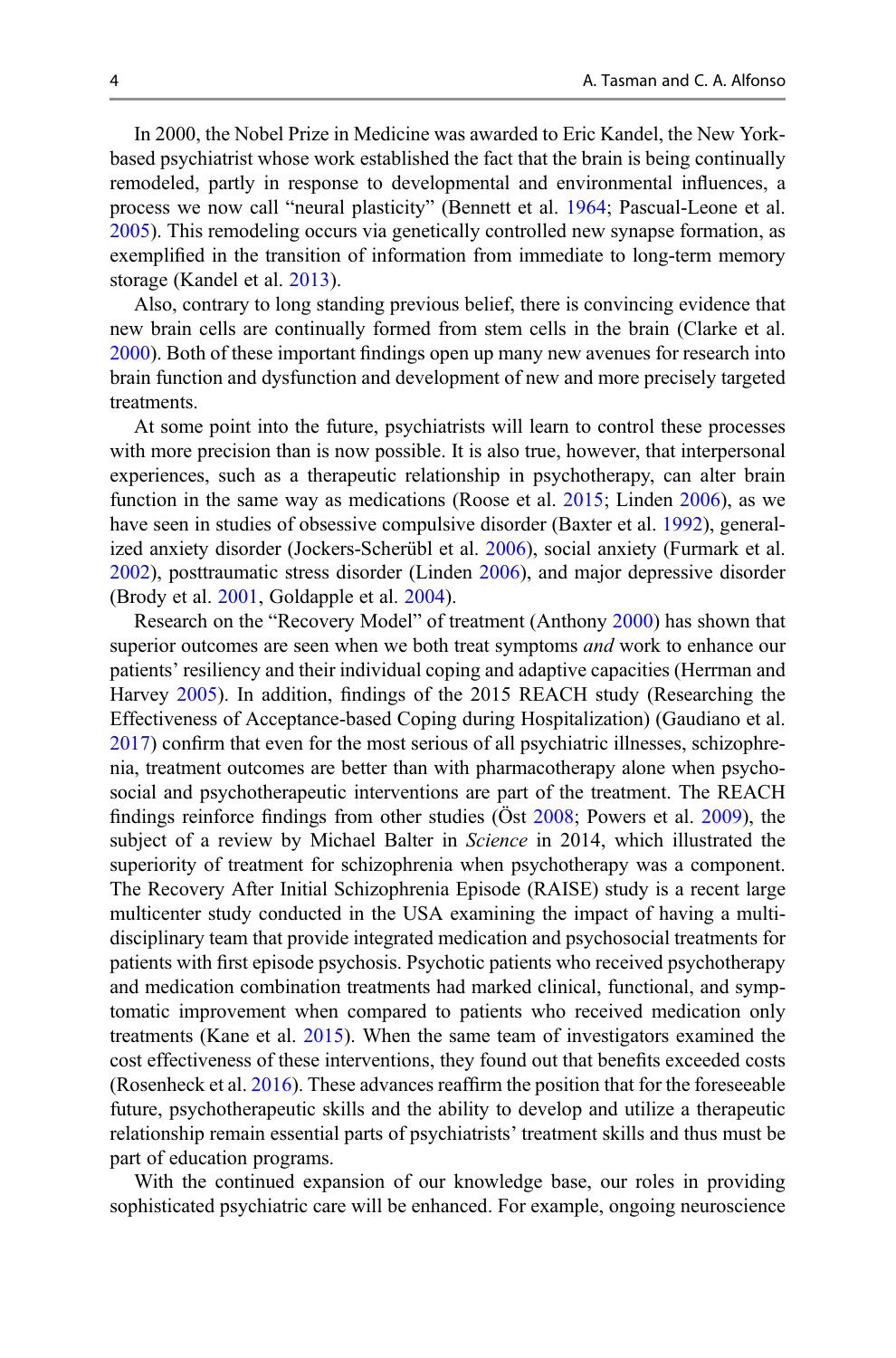and genetic advances will ensure that our pharmacologic interventions will continue to become more and more effective. A good example of this is the application of our knowledge of the cytochrome P450 enzyme system in clinical decision-making (Cozza et al. [2003\)](#page-30-0). The cytochrome P450 enzyme system effects hepatic metabolism of many of the medications we use in psychiatry. This enzyme system has multiple alleles, and depending on the allele in an individual, metabolism of medications is affected. Poor metabolizers can have unusually long half-lives for drugs and thus a higher risk of toxicity or side effects. Extensive metabolizers may have great difficulty in achieving therapeutic levels with standard doses of medications. Understanding an individual's genotype will, in the future, allow better choice and monitoring of medications and will clearly improve clinical outcomes.

Another illustration of our advances in understanding of brain function and the interaction of genetic, environmental, and developmental influences involves our present day understanding of personality development. Psychiatry has traditionally defined personality from a categorical perspective. In this model of understanding personality, a set of characteristics, which cluster around certain traits, is defined as a specific personality type or a specific personality disorder. Over the last several decades, however, a more complex model of personality development has been emerging. This model has come to be known as the dimensional model (Widiger [2007\)](#page-32-0). In this model, specific personality characteristics, which are generally identifiable very early in development and probably the result of genetic transmission, are modified depending upon the developmental environment of the individual. The genetically transmitted characteristics are referred to as temperamental traits. Examples of such traits in the Cloninger model (Cloninger [2000;](#page-30-0) Cloninger [2003\)](#page-30-0) include novelty seeking behavior, risk tolerance, responsiveness to emotional stimuli, and aggressiveness.

No matter how advanced our pharmacotherapy practice, however, it is clear that for the foreseeable future, many patients with the most severe psychiatric illnesses will still require psychosocial and psychotherapeutic treatments for optimal outcomes. In fact, clinical outcomes research indicates that for many patients with depressive and anxiety disorders, for example, combined medication and psychotherapy treatment modalities provide better outcomes than any single modality alone (Cuijpers et al. [2014\)](#page-30-0). The recent experience when clozapine was first introduced further illustrates the superiority of combining these treatment modalities (Ranasinghe and Sin [2014\)](#page-32-0). Many institutionalized patients with chronic schizophrenia treated with clozapine had, for the first time, a positive response to medication treatment, with significant symptomatic relief. But the symptom relief alone did not allow for discharge from the hospital. Substantial psychosocial and psychotherapeutic treatment was needed to help them live in a new world of perception and experience no longer affected by the filter of their psychiatric symptoms.

#### Resource Discrepancies

The ability to construct and operate education programs is highly dependent on available resources. These resources include adequate clinical facilities, patient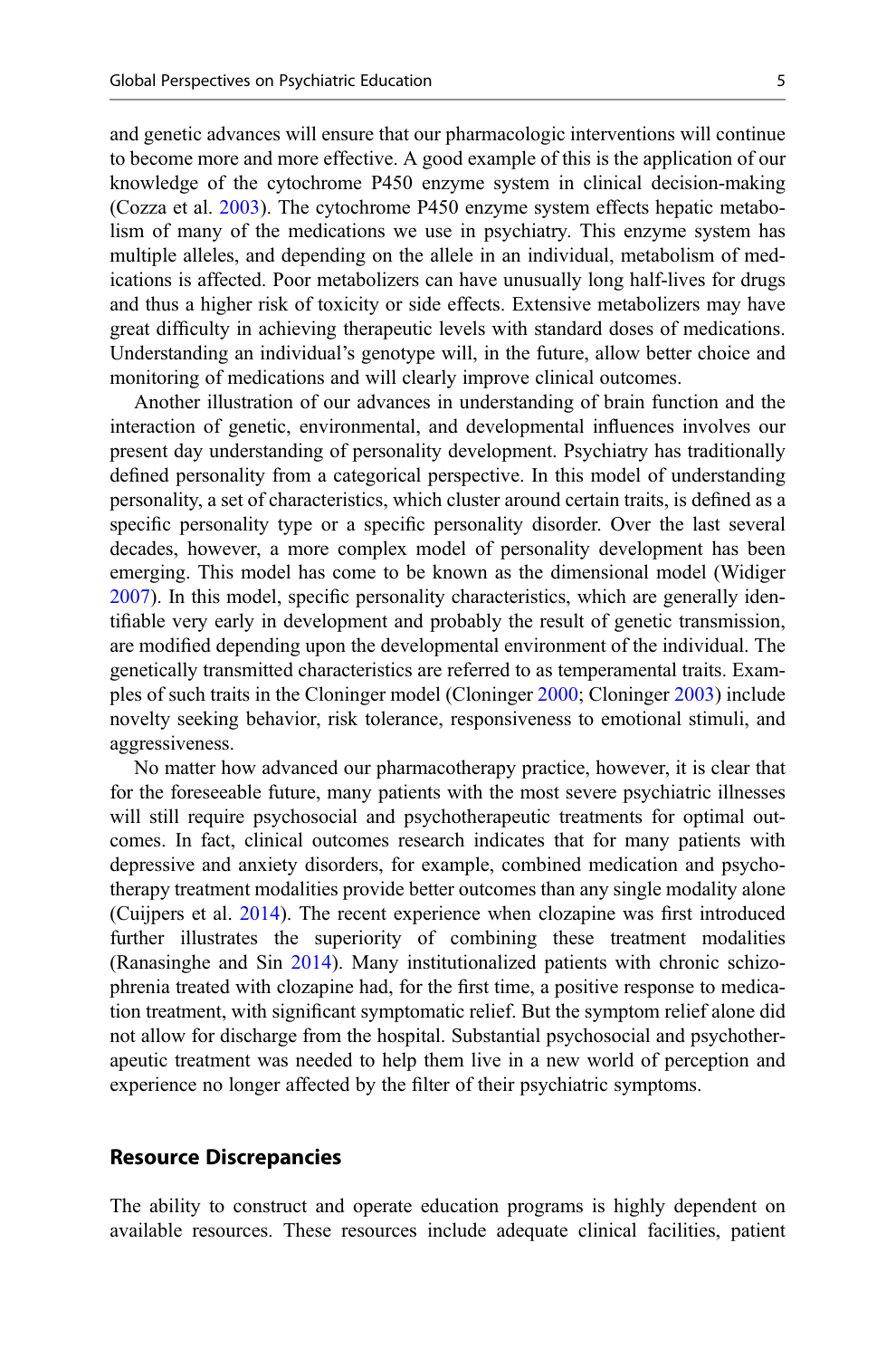access including diversity of diagnoses and demographic characteristics, faculty with both a wide range of knowledge and skills and support for teaching time, access to educational materials in a range of media, and a pool of potential trainees from which to recruit a group with a high likelihood of becoming skilled clinicians.

The World Health Organization (WHO) has published several reviews of the availability of both psychiatric resources and educational resources by country, the most comprehensive of which was published in 2005 (WHO [2005\)](#page-32-0). While a later update in 2015 did not attempt to provide as much detail (WHO [2015\)](#page-32-0), it shows that there have been almost no significant changes in distribution of resources over the course of a decade. Resource differences have a significant influence not only on the roles of psychiatrists in any particular country or region, but also on the educational programs. When there are few psychiatric treatment facilities available, the quality of the psychiatry education programs for either medical students or residents is significantly impaired. Thus, in a country where there are few psychiatrists and/or treatment facilities, those medical students who do not become psychiatrists will have had little exposure during medical school to well-supervised clinical experiences. And those students who might be interested in psychiatry as a career will be less likely to choose it for their professional training. These factors seriously impair delivery of psychiatric care to all but a few of the population as well as education programs. Many authors have discussed the impact of these resource discrepancies (Tasman et al. [2009;](#page-32-0) Alfonso et al. [2017](#page-29-0)).

#### Health Systems Changes

One of the challenges for psychiatric educational programs significantly involves the manner in which healthcare is delivered. No matter which system exists in any country, however, psychiatry and general health care almost always operate as separate systems with highly variable national or local integration.

Collaborative and integrated medical/psychiatric care appears to be the most desirable model for several reasons. There is a high co-morbidity of medical and psychiatric disorders in clinical practice. Additionally, a growing body of research demonstrates that collaborative medical/psychiatric care produces better clinical outcomes and results in lower death rates from medical illnesses (Katon et al. [1995,](#page-31-0) Roy-Byrne et al. [2001\)](#page-32-0). Cost effectiveness, with reduced hospital length of stay, maximization of out-patient services, and overall reduction in total costs make integrated care systems the most desirable future model (Blount [1998](#page-30-0); Schulberg et al. [2002](#page-32-0); Gröne and Garcia-Barbero [2002](#page-31-0)).

Several factors, in addition to the severe shortage of mental health clinicians in nearly all parts of the world, though, make implementing integrated care delivery unique. Medical and psychiatric clinicians have different educational backgrounds and practice models. The language clinicians use, how they communicate, the workflow, how the clinical problems are conceptualized, and how treatment goals are prioritized in an integrated system require cultural and operational shifts which change the nature of practice for all clinicians. The new health care reform being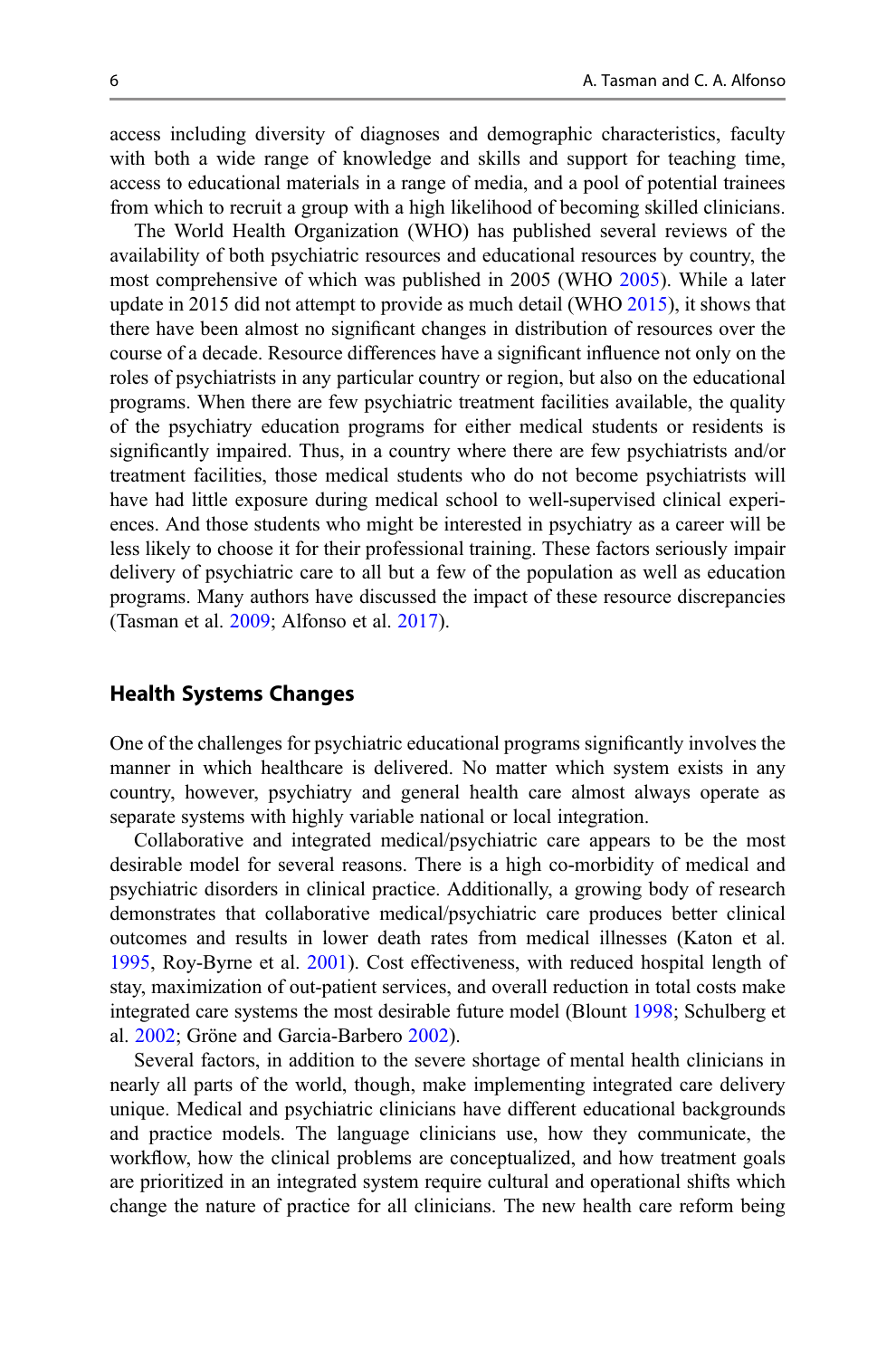implemented in the USA now requires that the entire system of care move to an integrated model (Shim et al. [2012\)](#page-32-0). Because of the improved clinical outcomes and lower costs in and integrated system, many other countries, if they do not already have an integrated system, will soon be moving in the same direction. Significant attention to the impact of the system of care is generally not a major explicit focus in education programs. Due to the specific complexities of working in an integrated care system, however, more curriculum time may need to be added in this area.

#### Diagnostic Classification Evolution

There is little doubt that there have been tremendous strides over the last 30 years in advancing the ability to make reliable and valid diagnoses of psychiatric illness. DSM 5 and ICD 10 represent the latest step in this record of advances in our approach to clinical diagnosis. These newest versions, with ICD-11 not too far in the future, have had an incredible impact on the ability to conduct clinical research, one of the major goals of the DSM revisions. But the nature of our current classification systems also illustrates one of the dilemmas that concern our field.

The DSM and ICD, and all other systems in use around the world, are still symptom-cluster approaches, and psychiatric nosology is still a long way from an etiologically based categorization of illness. This is of course due to the complexity of the pathogenesis of psychiatric disorders and the need for substantial further etiological and pathophysiological research.

Because these diagnostic systems are nonetiologic, in few places in the DSM, or in the ICD, is provision made for understanding the role of trauma, psychological conflict, or developmental distress in the development of the symptoms we see. Unfortunately, the many, natural disasters, civil wars, and international conflicts around the world make attention all too necessary to the effect of physical trauma, starvation, poverty, torture, and forced migration. In only a few places in our present diagnostic nosologies is the capacity for symptoms to have symbolic meaning taken into account. And, very importantly, cultural influences on either normal development or psychopathology are not given much attention. These omissions cause a great problem. Because while we are training psychiatrists to become competent in carrying out diagnostic evaluations based on DSM, ICD, or other similar systems or disease symptom cluster checklists, we are not doing as well, especially in training the next generation of psychiatrists, about these other aspects of understanding. And what is the impact? It could become problematic to emphasize a symptom cluster approach as our primary framework for both understanding psychiatric illnesses and determining treatment. This approach risks training a generation of psychiatrists who may lack even the most basic framework for understanding mental functioning from psychological, social, or cultural perspectives.

Some might say that this is not too important, that with our increasing understanding of brain structure and function, future psychiatric practice relies primarily on somatic, not psychotherapeutic, interventions. And the severe shortage of mental health clinicians around the world and the very large demand for psychiatric services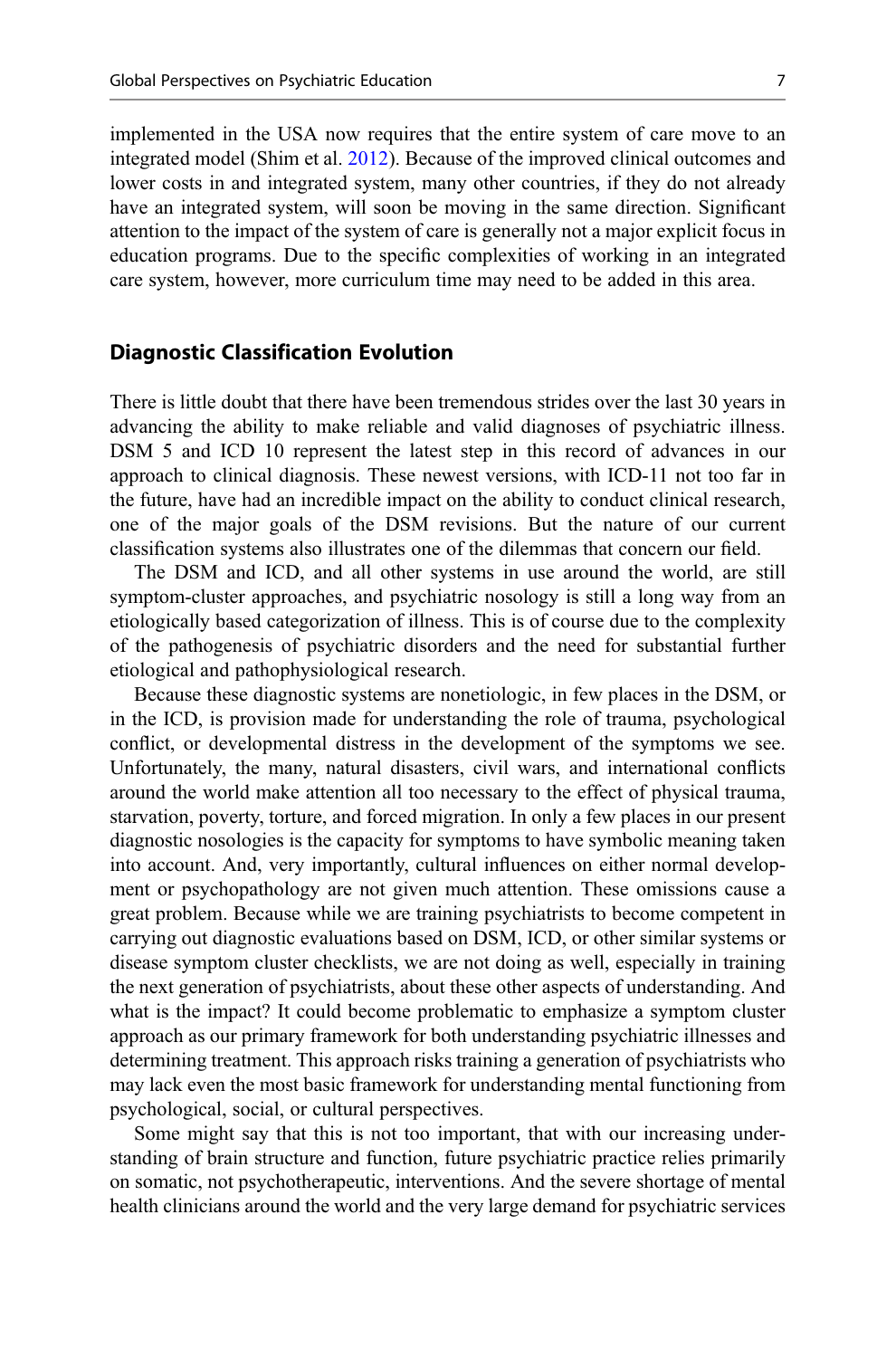even in countries with significant cultural impediments to seeking care would also seem to support a less complex approach to diagnosis and treatment. When we underemphasize the value of empathic listening to understand the role of developmental distress, psychological conflict, cultural influences, the role of trauma, and the symbolic aspects of symptoms, we lose essential information necessary to fully understand our patients.

#### Information Technology and Genetics Modification

We are on the cusp of a dramatic transition to a new, human-created electronic and technologic environment. We also know of the tremendous advances being made in genetics and the likely impact on physical status. We should also anticipate a parallel ability to recreate, and modify, ourselves mentally through advances in both genetics and information technology. Direct human brain-computer interfaces now exist and are rapidly becoming more sophisticated. While now only in the realm of science fiction, development is occurring in animal studies now of devices to modify memory or change patterns of emotional responsiveness. Someday we may be able to use genetic manipulation to accomplish the same goal. These techniques will likely be developed within the careers of young psychiatrists already in practice. Control of such technology will become one of the most critical societal decisions of the information and genetic age.

Thus, we have an unparalleled set of opportunities and challenges as information technology, genetics, and psychiatry intersect. There is tremendous excitement as we explore meaningful ways of using present technology in our research, education, and clinical missions. At some point, however, as more and more of our world is formed and modified by electronic information or genetic manipulation, we will have to face the issues that this increased technological capacity entails. In the 1950s, the American science fiction writer Philip K. Dick [\(1989](#page-30-0)) continually investigated the nature of reality and its potential modification via technology. In his imagined universes, machines designed to mimic humans often show themselves to be more "human" than their flesh and blood counterparts. Our profession of psychiatry, placed in the role of arbiter of sanity and reality, both by virtue of our training and by societal sanction, must face the challenge of preserving the "human" within an increasingly mechanistic world. This task will become of more and more central importance as our world undergoes what is an increasingly chaotic and often painful transmutation into the next iteration of the information and genetic age.

Even with these changes, however, and undoubtedly for our own practice lifetimes, therapeutic transactions in psychiatry will occur in the context of a relationship between a physician and a patient, and we must ensure that our educational programs equip young psychiatrists with the full array of knowledge and skills required, for resources to be made available to provide sophisticated and comprehensive treatment (Bhugra et al. [2017](#page-30-0)).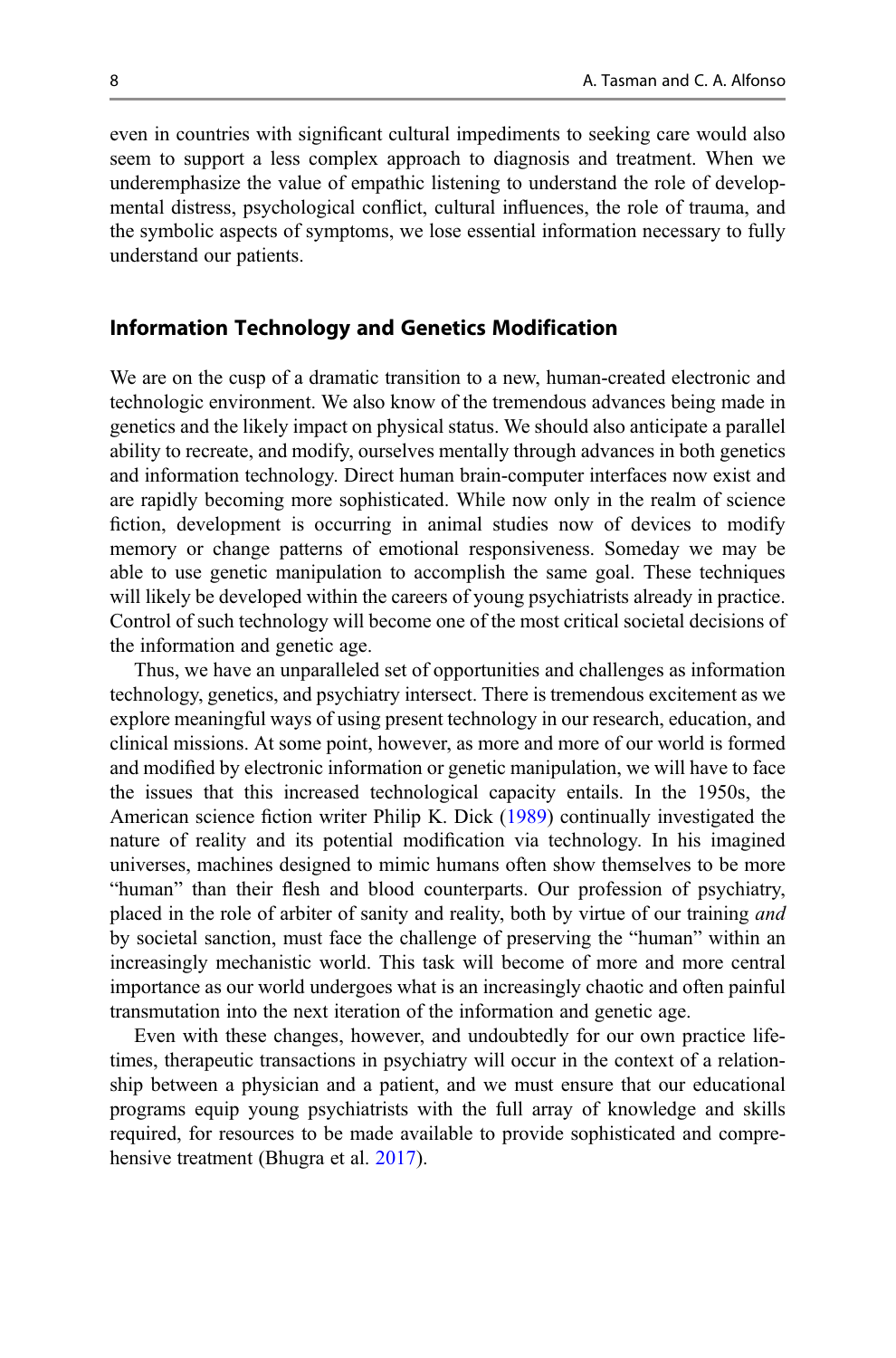#### Culture and Stigma

Culture has a well-recognized impact on individual and group emotions, thinking, and behavior. There is a vast body of knowledge supporting this understanding. Especially at present, with an exceptionally high level of population migration occurring, it is more important than ever that clinicians recognize this dimension of clinical care. Clinicians recognize cultural influence within a specific patient, but also how culture influences a variety of aspects of the therapeutic alliance and the likelihood not only of a patient coming to treatment but also adhering the psychiatrist's treatment recommendations.

Culturally influenced discrimination against those with psychiatric illnesses, their families, and those who provide treatment for them has been known for centuries in essentially every society or culture on earth to a greater or lesser degree. This stigmatization in modern times has effected not only the place of psychiatry in the health care system, but also governmental willingness to support adequate facilities, nondiscriminatory policies regarding access, training of clinicians, and reimbursement for psychiatric care compared to all other components of the health system, even in well-developed health care systems (NIMH Office of the Surgeon General [1999\)](#page-31-0). Further, there is good evidence that significant stigmatization exists at present within other physicians (Gaebel and Zielasek [2014](#page-31-0)). While there is current impressionistic information from many clinicians around the world that stigma in the psychiatric sphere of concern has been diminishing in recent decades, there is little formal psychiatric research devoted to this topic. It still seems clear that stigma from any source and culturally influenced stigma has an adverse impact on patients' willingness to seek care (Fink and Tasman [1992](#page-31-0); Abdullah and Brown [2011\)](#page-29-0). Programs to reduce stigmatization have been implemented in many countries in academic institutions by psychiatric and other mental health related organizations and by governments. Psychiatrists in training and during their careers must be equipped with the knowledge and skills needed to help patients and their families overcome the resistance to seeking and staying in treatment, which flows from stigma.

A final point to emphasize is that just because we are now learning about the intricacies of genetics and the biology of brain function, this by itself is not dehumanizing. Human beings have not suddenly lost the capacity for symbolic meaning, or the capacity to suffer from the vagaries and vicissitudes of trauma, developmental conflict, and developmental deficit. In fact, our increasingly sophisticated understanding of the complex interplay between genetic endowment and developmental experiences supports the critical importance of a therapeutic relationship and its effect on the process of psychotherapeutic change.

#### Why Continue to Emphasize a Biopsychosocial Approach?

While psychiatrists work in a global environment with severe shortages of psychiatrists and substantial economic constraints, where our time with patients is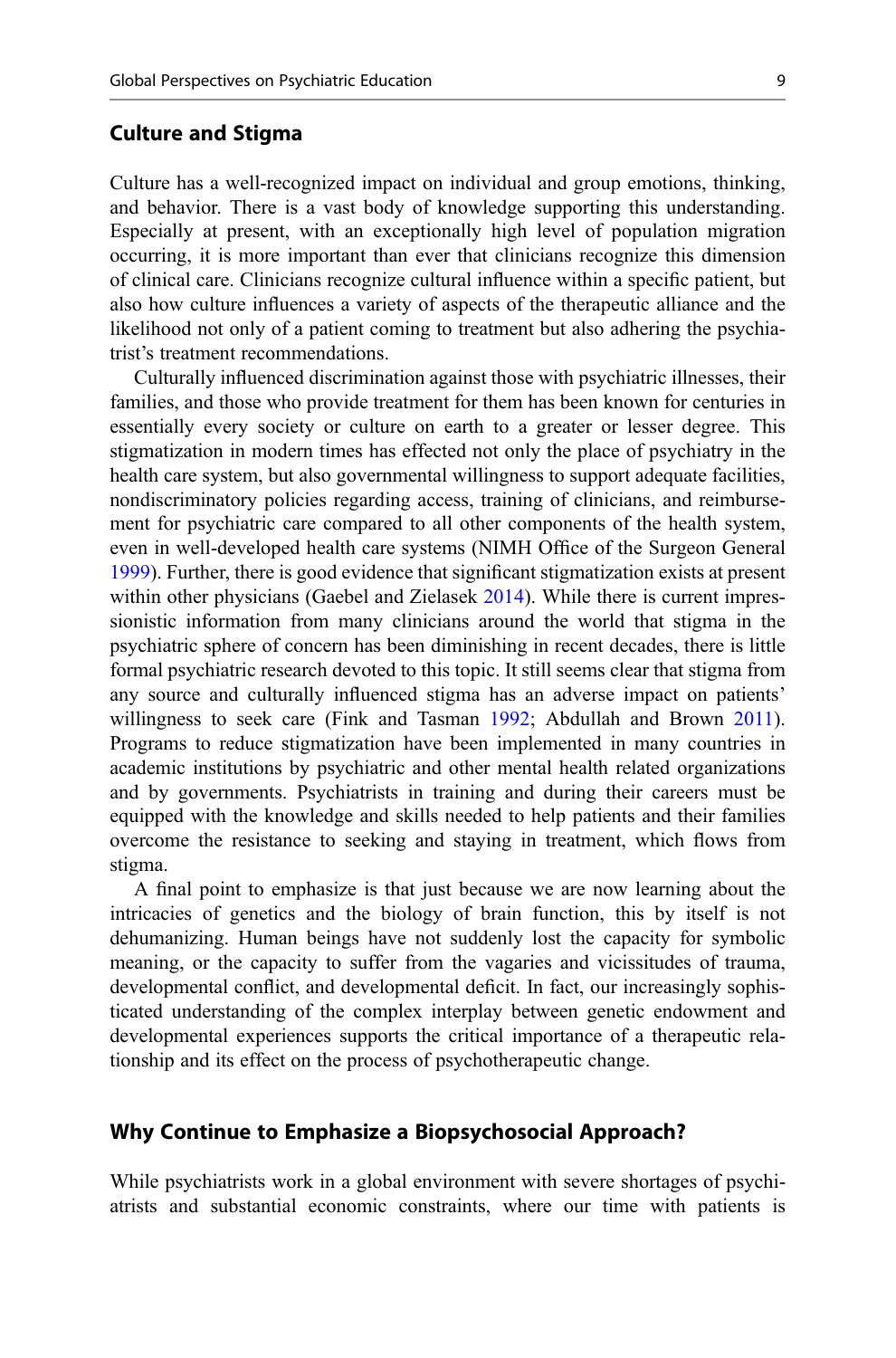extremely limited, and where the majority of individuals in need go without sophisticated care or even have access to psychiatric medications, why emphasize the standard of providing comprehensive care within a biopsychosocial model? (Engel [1977\)](#page-30-0). Because decades of substantial clinical experience and emerging research support the view that it remains the ideal toward which we should strive, it is the best model to understand both what is the diagnosis and who is the person that suffers from the illness. Knowledge of both is essential because while our goal is to treat the illness, we work with the person who has the illness. And in working with the person we seek not only to reduce the symptoms of the illness but also work to improve resiliency, which maximizes the ability to cope with stress and reduce maladaptive coping patterns of response.

## The Current Global Educational Environment

In the years just before and after the turn of the twenty-first century, the World Psychiatric Association (WPA) produced its first set of curriculum recommendations for both undergraduate (medical student) and graduate (residency) psychiatric education (Tasman et al. [2011\)](#page-32-0). The goal was to improve the quality of education and, consequently, the quality of care for patients with mental disorders. These efforts marked the first time an attempt was made to develop training standards that could be used globally, with the appropriate modifications in various countries.

The period since the publication of these initial recommendations has been marked by a significant growth in the field of psychiatry. Advances in all aspects of the field, ranging from basic understanding of the function of the brain, to diagnosis, treatment, and development of systems of psychiatric care, stimulated an evolution in our profession and the care we deliver. In addition, remarkable advances occurred in medical and psychiatric education, in response to the progress in our knowledge of illness and the development of new treatments and systems of care. The need for a new WPA core curriculum project for undergraduate and graduate psychiatric education was therefore identified.

A task force under the direction of Allan Tasman, then the WPA Secretary for Education, carried out the development of this project. The project was developed with the task force's appreciation of the tremendous diversity in psychiatric education across the globe. In the field of medical student education, we are aware of the broad range of expectations across continents and countries, ranging from formal continent wide requirements for medical student education in psychiatry to countries in which there are no national requirements that psychiatric education be included in the medical student curriculum. A parallel situation exists for residency education in psychiatry. Further, the great diversity of educational resources was an ongoing focus as the task force developed the recommendations. Moreover, in order to be useful throughout the world, recommendations needed to be constructed in such a way that local or national educational leaders could modify them based on their own requirements and resources, while considering the role that culture plays in both psychiatric diagnosis and treatment and in medical and psychiatric education. In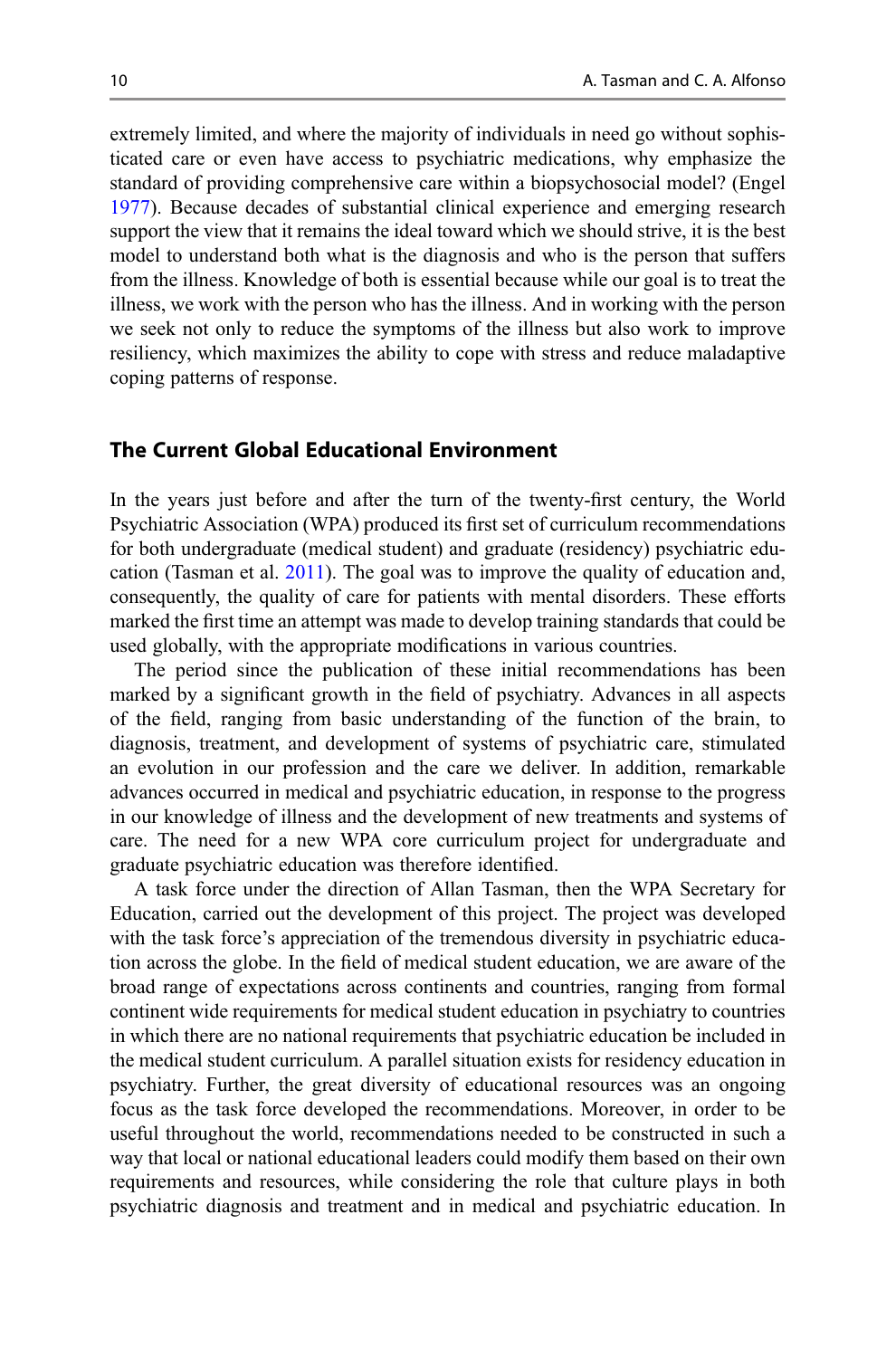addition, there are significant influences on program structure, content, and design related to the size of the program and the institutional resources available. Thus, specific teaching content and methods must be compatible with all of these factors.

Recommendations regarding content, design, structure, methods, and evaluation tools were based on the most recent advances in psychiatric education. The medical student and resident psychiatric education sections in this document include what can be considered optimal standard descriptions of curricular content and implementation. Although the educational and clinical competencies discussed in this document are common to all regions of the world, there was recognition that modifications would be needed based on local realities. These include, but are not limited to, the availability of resources such as teachers, patient populations in various teaching settings, patient demographics, facilities, educational equipment and materials, technological support, financial support, and the designated time available to complete the prescribed course of education and training. Whether programs are offered in public, private, community based, religious, or other types of institutions will also dictate modifications. Political and legal regulations and standards are also likely to be influential in the curriculum decisions made at the local and national level.

Rather than prescribing a specific model for use in locations with a wide range of expectations and resources, this document was produced with the appreciation that, even in areas with few resources, there are differing points of view regarding content and structure of education. Some believe that, where desirable resources are few, psychiatrists must be trained more extensively than is generally considered optimal, as these few professionals may play a greater role in developing national policies or advocating within governmental agencies for psychiatric education and services. A role in the development of public health policies and programs is a specific example, requiring additional education for the health professional. A second approach favors reliance on existing state of the art educational guidelines from other regions to implement even in low resource areas. A third perspective suggests that the optimal approach to both medical student and residency education, where resources are limited, is to focus on a select set of "must know" skills and knowledge. Circumscribing education to the diagnosis and treatment of common disorders exclusively is an example of this last approach. Rather than prescribing these or other approaches, such as taking state of the art guidelines and modifying them based on specific national requirements, the task force recognized that these decisions are best made at the national and local level. Last, it was envisioned that the guidelines might become a vital resource in lobbying governments and institutions to improve educational programs and ultimately health care. Because of the rapid pace of change not only in psychiatry's knowledge base but also in the development of regional (e.g., the European Union of Medical Specialists (UEMS [2009](#page-30-0)) or national revisions in training requirements (e.g., the Milestones Project in the United States) (ACGME [2015\)](#page-29-0), the WPA is reviewing existing guidelines for needed revisions.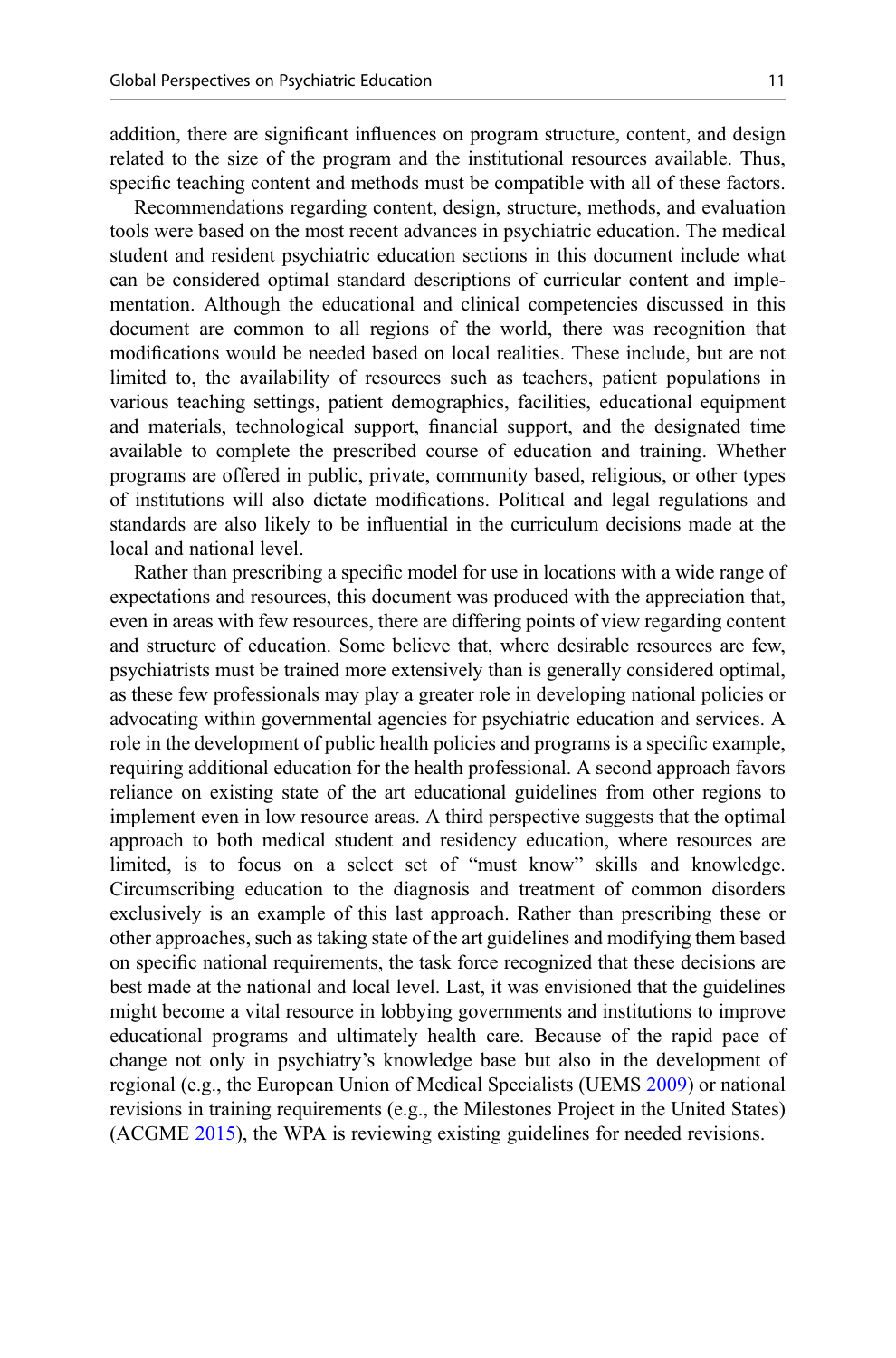## Development, Implementation, and Evaluation of a Psychiatric Curriculum

Developing a psychiatric curriculum requires a determination of its key content elements, the sequencing of learning experiences, and making decisions about the time devoted to each content element. Once a program has been created, it must be implemented and continually evaluated and reassessed through careful consideration.

At the level of medical student education, the process begins with clarifying what a nonpsychiatrist physician needs to know about recognizing and treating psychiatric problems and when to obtain a psychiatric consultation or make a referral. Of course, such determinations will be extensively influenced by the national availability of psychiatric treatment resources. In most low and middle income countries, such availability is severely limited, requiring specific decisions about what the body of knowledge and skills should be for nonpsychiatrists, especially primary care physicians. At the level of residency training, constructing a psychiatric curriculum begins with clearly outlining the clinical roles of the practitioners in the specific country of the program. This issue in itself presents challenges, as psychiatrists across the globe are faced with varied responsibilities, influenced in part by cultural considerations, medical practice standards, number of students/trainees, length of specialty training, and availability of resources (personnel, clinical facilities, and financial and technological support).

Just as psychiatric curricula have become more structured and refined, various organizations have specified the core competencies required from a physician and the various specialists. Thus, in the United States, the Accreditation Council on General Medical Education (ACGME) has outlined six core competencies: patient care, medical knowledge, practice-based learning and improvement, interpersonal and communication skills, professionalism, and systems-based practice. This is in addition to extensive specialty specific competencies (ACGME [2007](#page-29-0)). Focusing on specialists, the European Union of Medical Specialists (UEMS [2009](#page-30-0)) outlines the psychiatrist's main roles as expert/clinical decision-maker, communicator, collaborator, manager, health advocate, scholar, and professional (UEMS [2009](#page-30-0)). The required competencies, according to these organizations, are based on an educational framework, within which practical decisions are made, that allows a consistent approach to the formulation and monitoring of the curriculum's performance.

The kind, depth, and scope of knowledge contained within a psychiatric curriculum is a subject of continued debate and extensive study as the profession is rapidly evolving. The advantages and limitations of this process and its outcome were delineated by the deliberations of the UEMS Psychiatric Section, an entity comprised by a wide diversity of nations, perspectives, and ultimately, cultures. The Section initially refrained from creating a specific listing of topics to be covered in the residency curriculum, aside from their initial competency framework, citing that such elements "are determined by national conditions" (UEMS [2009](#page-30-0)).

Medical schools in some countries do not require more than a rudimentary experience in psychiatry, and training requirements for residents are exceptionally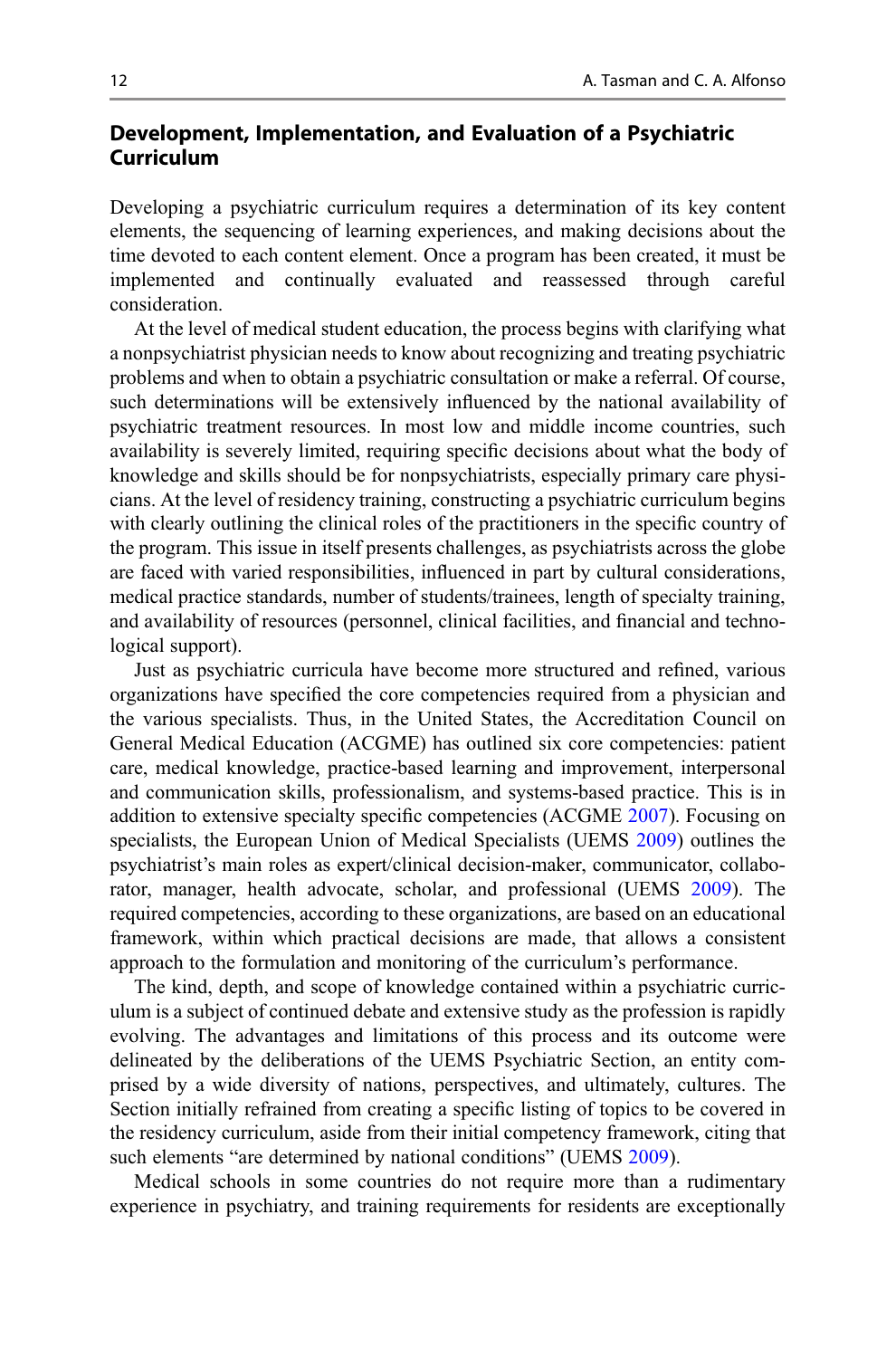varied, making the international acceptance of even generally approved components of psychiatric education a complicated task. Consistent with this perspective, we recognize that the training terrain and the form and content of the program will vary, based on where the psychiatric training is taking place. Thus, the initial phase of curriculum development requires looking at what, if any, governing body provides oversight to psychiatric training for medical student and/or resident education in that nation or region. Then, a careful study of the knowledge content requirements will provide the foundation for discussions about the topics to be covered and development of appropriate didactic experiences and clinical placements.

The particular knowledge and skill sets needed for competent practice have been debated in numerous venues in many countries, but all agree that trainees must be exposed not only to an adequate breadth of information to enable work in a variety of practice settings at the completion of training, but also that an appropriate depth of such knowledge will be needed at different stages of training. Yet there is no consensus regarding the desired knowledge and skills base for physicians who are not clinical specialists, thus leading to a wide range of medical student requirements in psychiatry. This is of particular concern for primary care clinicians in regions of the world where there are few psychiatrists, since their needs for psychiatric knowledge and skills are necessarily wider than areas where mental health services are more abundant.

A commonality across the globe is the recognition that resident trainees must be able to obtain a history from a patient and appropriately diagnose mental illness. In addition, trainees must have an understanding of disease processes at the root of mental illness, including what is known about etiology and pathogenesis, cultural factors, clinical course, and appropriate treatment interventions. The latter must be also understood and performed from biological, psychological, and socio-cultural vantage points. The governing body of a given country or region often outlines specific expectations in regard to this content, yet guidelines for content of psychiatric curriculum do not exist in every country.

The depth of curricular time devoted to specific topics also will vary based on the local conditions in a particular region of world where training is taking place. For example, a locale with a high prevalence of amphetamine abuse, or natural disasters, may spend more time focusing on these problems and their clinical implications, compared to regions where they are not prevalent.

Once the content of the curriculum is determined, the next step is deciding what teaching formats to use. Didactic teaching through classroom-based lectures is a major traditional method for imparting knowledge. With advances in technology, however, reliance on formal on-site lectures may become less critical as lectures are placed on-line for trainees to view at their own pace. This practice occurs already in a number of medical schools in various areas of the world. Similarly, tele-teaching, which permits instruction between two or more sites, often reduces the difficulties imposed by a lack of teachers or instructors in any given setting. In addition, these shifts may allow for time to implement more interactive means of teaching such as problem-based and team-based learning groups.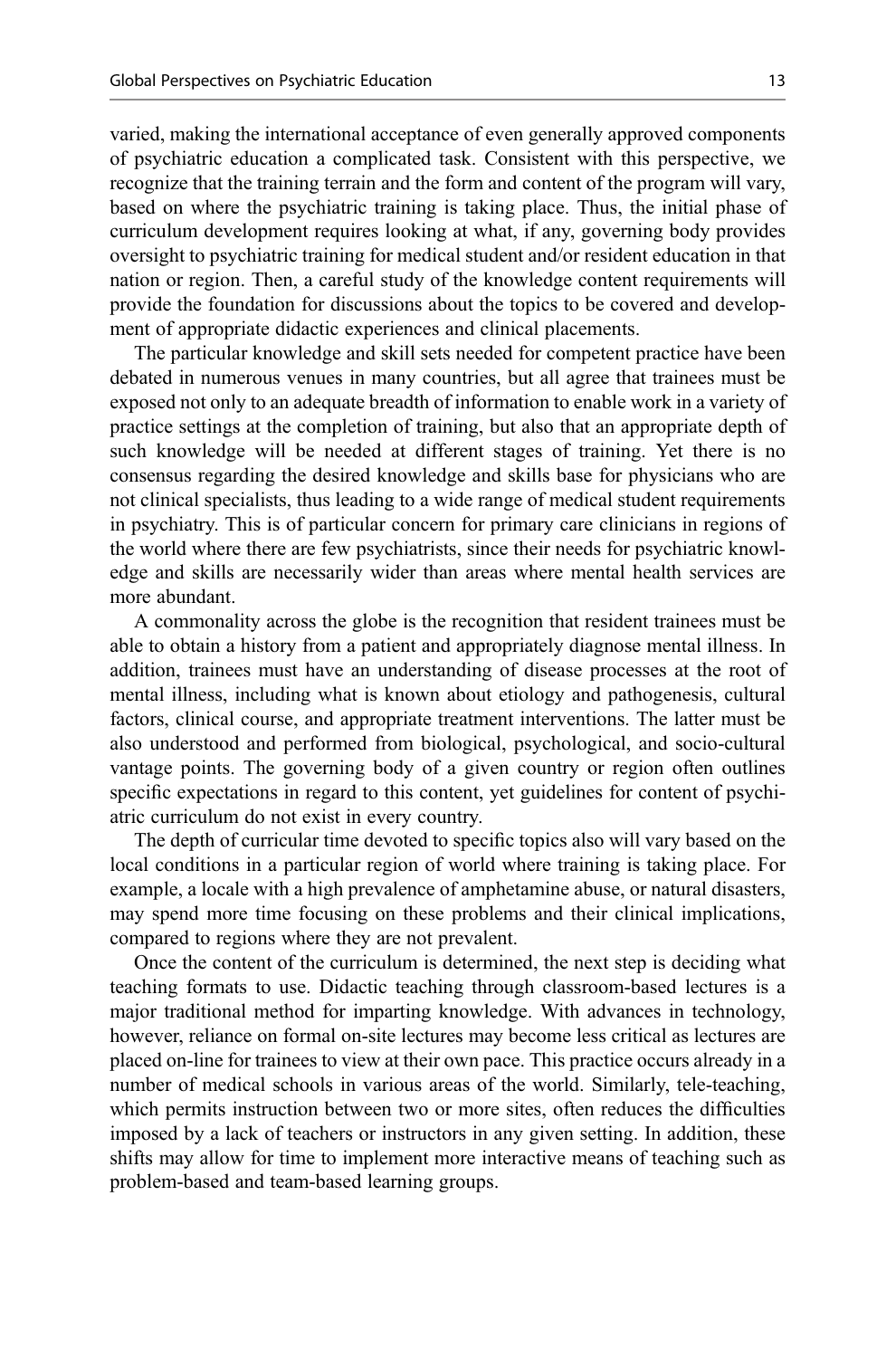The phase-appropriate aspects of psychiatric education must be a consideration in the planning, implementation, and evaluation of both medical student and resident programs. For example, eliciting an appropriate clinical history is a more fundamental skill than learning how to administer complex medication therapy. Thus, when approaching the timing and amount of material being covered, it makes sense to logically map basic skills first and then layer the knowledge, covering more complex and specialized information as a trainee makes consistent progress. The recent implementation of the Milestones Project in the United States by their ACGME [\(2015](#page-29-0)) is one of the most current and comprehensive approaches to address acquiring competencies from a phase-specific learning development approach.

Once the undergraduate or postgraduate training requirements have been ascertained, teaching resources must be considered, including the number of available faculty and their scope of subspecialty expertise. Fewer faculty may hinder the provision of multiple simultaneous lectures across beginning and advanced training, while a large faculty often permits smaller group teaching. Where available, programs may choose to televise lectures via the web, while using live teaching for more interactive endeavors. Unfortunately, there are regions of the world where medical libraries are rare and accessing computerized literature searches may be challenging, if not impossible.

Although discrete information from lectures and reading provide basic knowledge, there are abstract levels of understanding and conceptual integration that must also be fostered. Ultimately, trainees are typically educated by the simultaneous and/ or subsequent use of various teaching modalities. Struggling trainees at any level may require a more concrete and directive approach, while those with greater levels of learning capabilities or intellectual sophistication may benefit from more selfdirected means.

Faculty supervision of the residents' and medical students' clinical work is central to all medical education and is historically the experience in which integration of knowledge, clinical skills, and attitudes occurs. However, the amount of and opportunities for the use of this modality will vary widely based on available resources. Relying on extensive supervision by senior faculty is a major challenge in areas of the world with a paucity of psychiatrists and/or other mental health professionals.

Group clinical conferences offer yet another teaching approach and provide better efficiency where faculty resources are suboptimal. Morbidity and mortality conferences, where cases with undesired outcomes are reviewed, journal clubs, and larger grand rounds all offer nonlecture-based educational opportunities. Group conferences also allow the exchange of information in a more active process and promote a higher level of integration of knowledge.

As an example of laying out a curriculum, the Royal College of Psychiatry's Curriculum for residents in the UK has recommended a modular approach to establishing a core curriculum (Royal College of Psychiatrists [2017\)](#page-32-0).

The core module covers basic essentials in clinical psychiatry such as history taking, diagnosis, and treatment. With successful completion of this model, trainees study modules in specialty areas including adult, forensic, geriatric, child and adolescent psychiatry (including learning disabilities), and psychotherapy. Finally,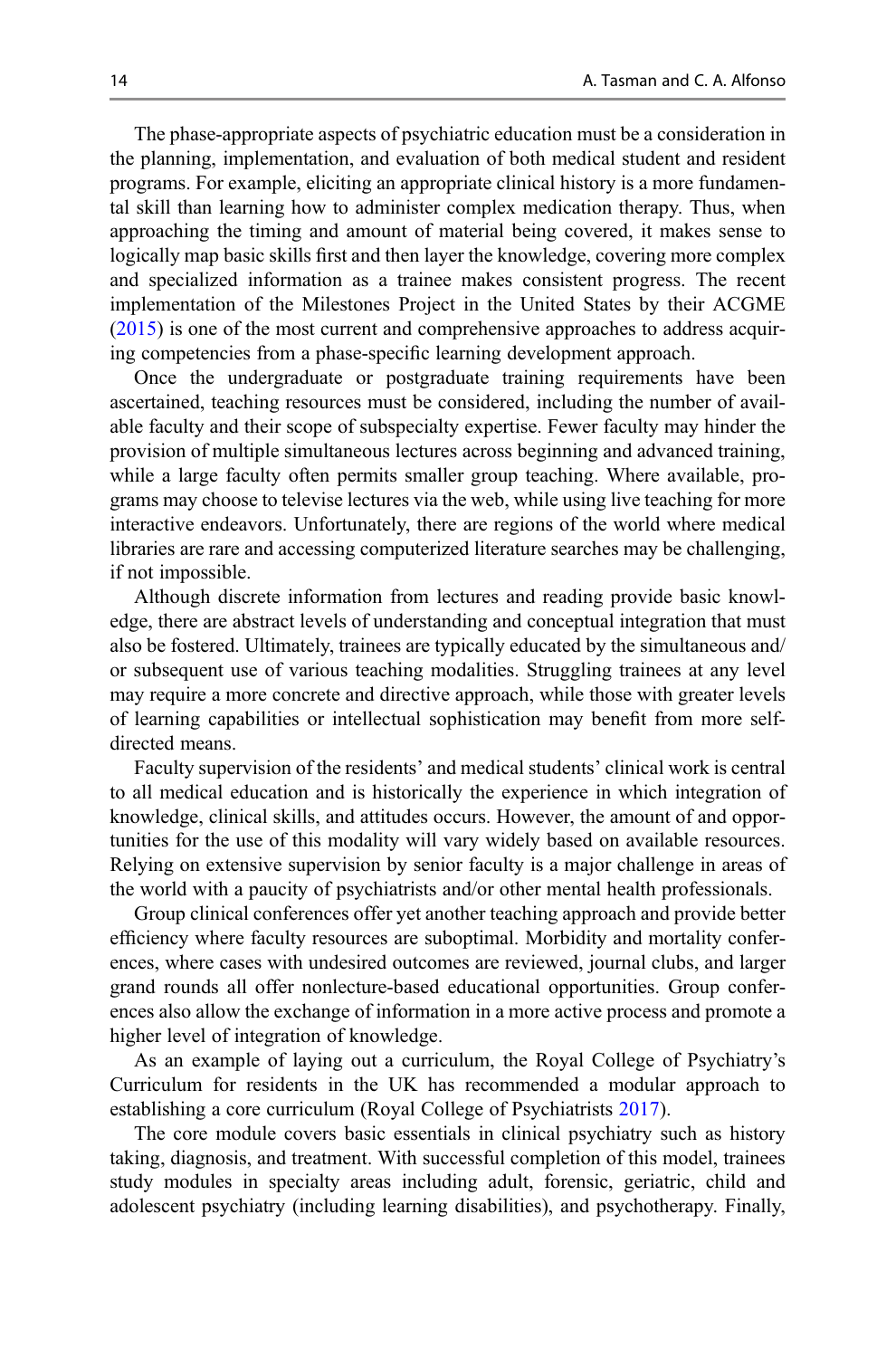trainees study modules on addiction, rehabilitation, and consultation-liaison psychiatry. Within the UK's medical system, this process takes place over the course of 6 years. This is in contrast to other localities in the world where training may be as brief as 12 months. Thus, this modular approach may not be feasible or appropriate in every system, and certainly, if used, must be modified to suit the local context. The advantage of this framework, though, is that content and sequence can be determined for any curricular component at either the medical student or resident level, no matter what the desired content.

Once a curriculum course has been mapped, it must be implemented. Available faculty resources and national requirements often dictate the leadership and administrative requirements for training program oversight. National standards, for example, often mandate a specific individual to be the coordinator, a highly desirable practice regardless of requirements.

The program director for either students or residents oversees the development and monitoring of the curriculum's implementation. Sufficient faculty to provide onsite teaching as well as assisting in other educational modalities is necessary since both skills in education are needed for implementation of comprehensive teaching, mentoring, supervision, and professional guidance. When adequate faculty resources are not available, the program director's job becomes even more critical, as developing the needed faculty effort is essential for success in any clinical training program. One solution to paucity of faculty resources at either the medical student or resident level is the evolving use of either online teaching resources or live distance faculty teaching via teleconference approaches. While national requirements, technological, cultural, and language variations may be constraints on using this approach, pilot projects are being developed in a number of areas to better understand how the technology can be best used (Alfonso et al. [2018](#page-29-0)).

Maintaining a strong curriculum requires frequent and consistent reviews. There are continual advances within both undergraduate medical education and postgraduate psychiatric education, and the content and structure of the curriculum needs to reflect this evolution with regularly scheduled updates. Each of these changes requires the curriculum to be modified accordingly. Sustained quality also relies on identifying deficiencies and monitoring progress in plans and attempts to remediate them.

Effective evaluation of trainee performance requires thoughtful and ongoing feedback. Within both undergraduate and graduate training programs, this process relies on agreed upon outcome measures. Trainees should regularly evaluate didactic and clinical experiences. This feedback provides important information from those who are in training, either medical students or residents, to those evaluating the quality of their education.

Objective measures paired with faculty evaluations of trainees' performance should be used to accurately assess the effectiveness of the curriculum (Andrews and Lomax [1999](#page-29-0)). If trends in trainees' shortcomings and lack of skills become evident, one or several elements of the curriculum may need strengthening, curriculum content may require adjustment, or the characteristics of clinical rotations might be reevaluated. Quality training involves a cyclic approach to curricular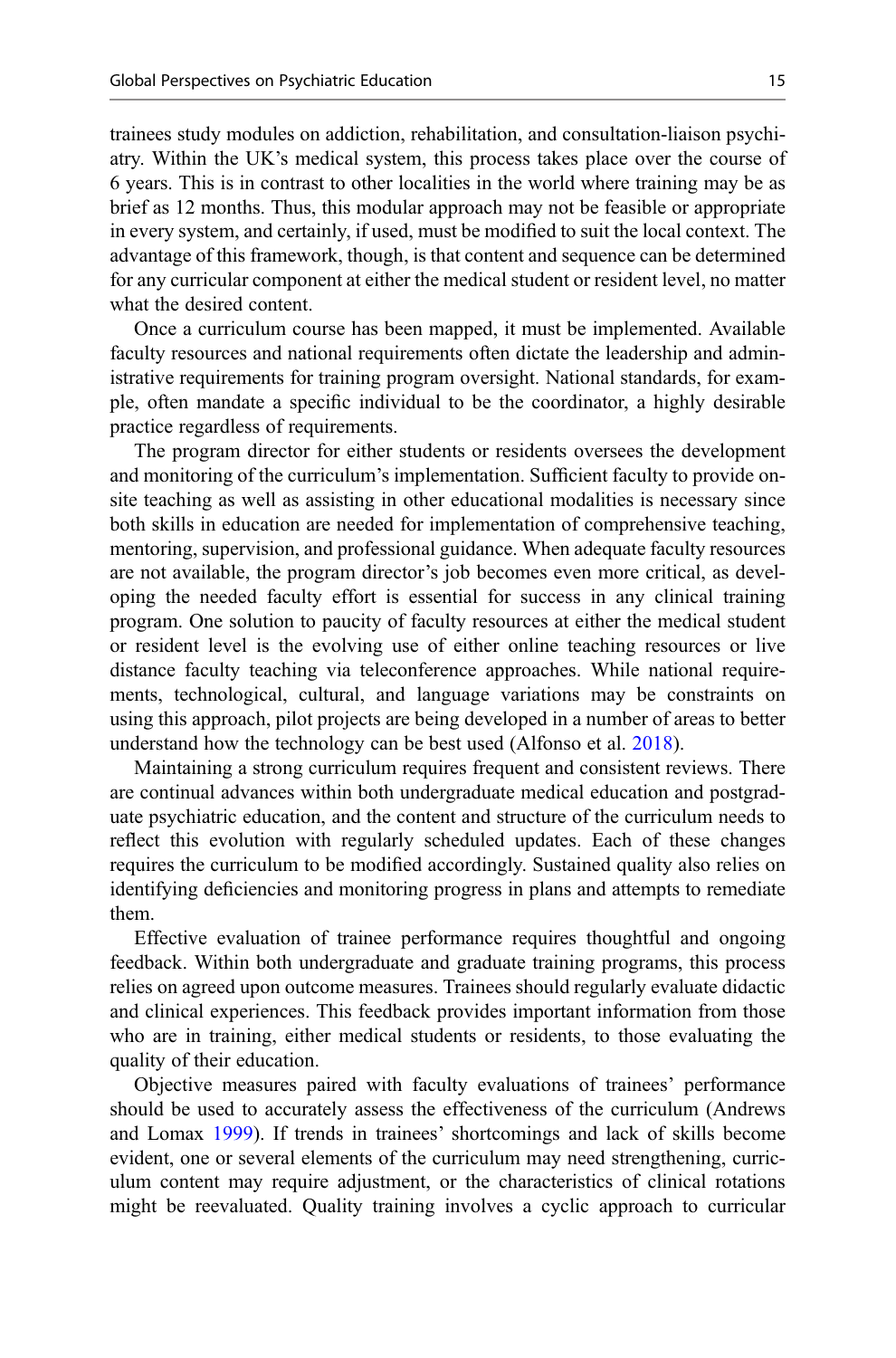design, evaluation, and change. Some national requirements include specific guidelines regarding the cycles in which programs must undergo such reviews (Yudkowsky et al. [2002](#page-32-0)).

As already discussed, the duration of undergraduate medical education and psychiatric residency training varies around the world. Psychiatric residency training programs may range from one to six years. The shorter the training program, the more difficult it is to cover the entire field adequately, and decisions must be made regarding the breadth and depth with which material is covered. It is unreasonable to expect that a trainee will become clinically competent in a single year or two, but this time period may be all that is available. While the resources available may limit the amount of time to be used in training, it also must be acknowledged that this hinders the ability to easily train psychiatrists with equal skills or knowledge across all regions. There may be differences in competency levels of psychiatrists trained in various parts of the world, based simply on these factors. There is no ready solution for this problem, which becomes even more complex if we assume, as we must, that updating education programs is, ultimately, an unending endeavor.

## Medical Student Training

When the WPA templates for medical student education were approved in 2011, the pressing need for treating mental disorders in both developed and developing countries was clear. Those guidelines, therefore, were developed with a view that ideally all physicians, especially primary care physicians, should know how to detect and manage these disorders from a bio-psycho-social perspective and when to refer them to a specialist. There was general consensus agreement that, where possible, all medical students should be trained in the areas of knowledge, skills, and attitudes regarding the diagnosis and treatment of psychiatric disorders noted in the following.

At the time of the WPA action, and still at present, however, there exists a robust debate about whether such expectations are reasonable and realistic in low- and middle-income countries. Because adequate faculty teaching capacity is quite limited for teaching psychiatry to medical students in such countries, and because there is not only a paucity of psychiatric specialists but also of primary care physicians, some argue that the expectations for medical students should be substantially limited from the recommendations below. Professor Parameshvara Deva in Malaysia is one of the leading proponents of a highly streamlined curriculum for medical students in low- and middle-income countries, and he has published his recommendations (Deva [1980,](#page-30-0) [2008\)](#page-30-0).

Steps of the learning process for a medical student include the acquisition of knowledge, the dexterity in the use of specific skills, and the adoption of professionally appropriate attitudes as outlined below: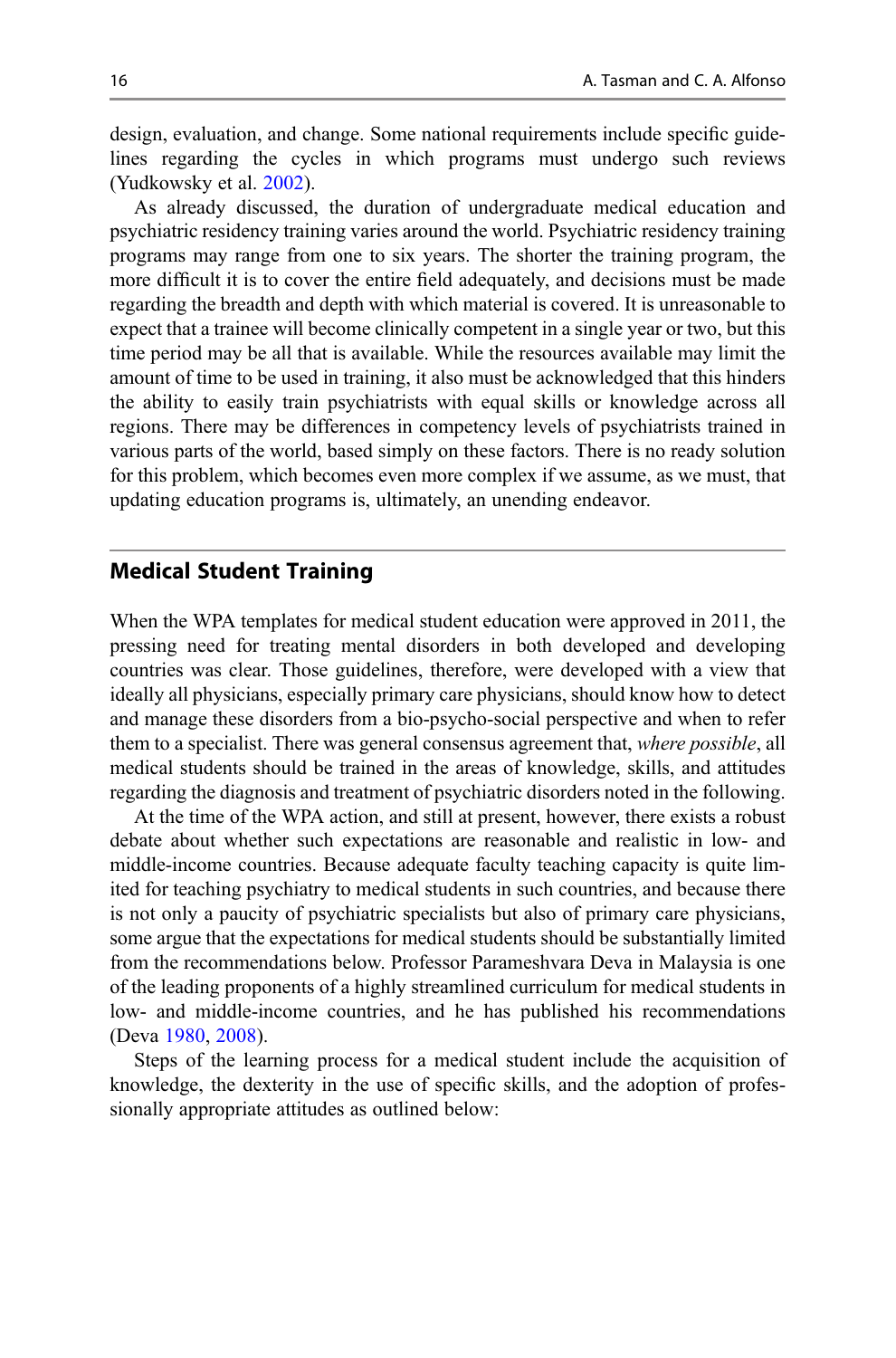#### Knowledge

There is consensus in that, regardless of country, geographic region, or volume of resources, every medical student will have to demonstrate, by the conclusion of his/ her educational process, the ability to: (1) organize clinical data from psychiatric interview and mental status examination allowing him/her to hypothesize reasonable psychiatric diagnoses and psychosocial circumstances or stressors; (2) develop thorough psychiatric differential diagnoses based upon information from and about the patient; (3) recognize the clinical characteristics of the following mental disorders: (a) major depression, (b) bipolar disorder, (c) dysthymia, (d) panic disorder, (e) generalized anxiety disorder, (f) Posttraumatic Stress Disorder (PTSD), (g) obsessive-compulsive disorder, (h) schizophrenia, (i) schizoaffective disorder, (j) personality disorders, (k) substance use disorders, (l) cognitive disorder, (m) somatic symptom disorders, and (n) attention-deficit/hyperactivity disorder (ADHD); (4) understand the parameters of ethical clinical practice.

Similarly, in the areas of laboratory and other types of testing (e.g., psychological tests), the student will have to be able to: (1) determine which tests are indicated based upon the patient's psychiatric presentations, (2) discuss the rationale for ordering the tests with the patient and/or family, and (3) recognize when tests provide abnormal or pathological results, including results related to medication compliance.

In order to generate an appropriate psychiatric case formulation and present plausible and comprehensive hypotheses about the etiopathogenesis, course and outcome of the patient's psychiatric condition, the student must know about: (1) biological factors, (2) psychological factors, (3) sociocultural factors, (4) spiritual factors, and (5) Patients' psychological strengths and weaknesses or barriers for adequate management.

The medical student should demonstrate the ability to: (1) recognize potential risks and psychiatric emergencies among general medical patients, including (a) suicidal thinking, (b) homicidal thinking, (c) signs of mental decompensation, (d) impulsivity and violence-proneness, (e) poor judgment or cognitive deficits, and (f) serious side effects to medications (1) neuroleptic malignant syndrome, (2) neurotoxic or cardiotoxic responses, and (3) overdosage; (2) demonstrate knowledge about medical and medico-legal interventions: (a) psychiatric referrals, (b) involuntary commitment, and (c) judgments of medical incompetence.

#### Skills (Interpersonal and Communication)

The medical student should demonstrate the ability to conduct a psychiatric interview, including (1) establish rapport with patients by properly introducing him/ herself and defining the role the interview will play in the patients' care; (2) be empathic with patients, showing genuine concern for patients' moods, dilemmas, viewpoints, and conflicts through tone of voice, speaking style, facial expressions and gestures; (3) facilitate interviews with helpful blends of open and closed questions, supportive remarks, use of silence, and therapeutically oriented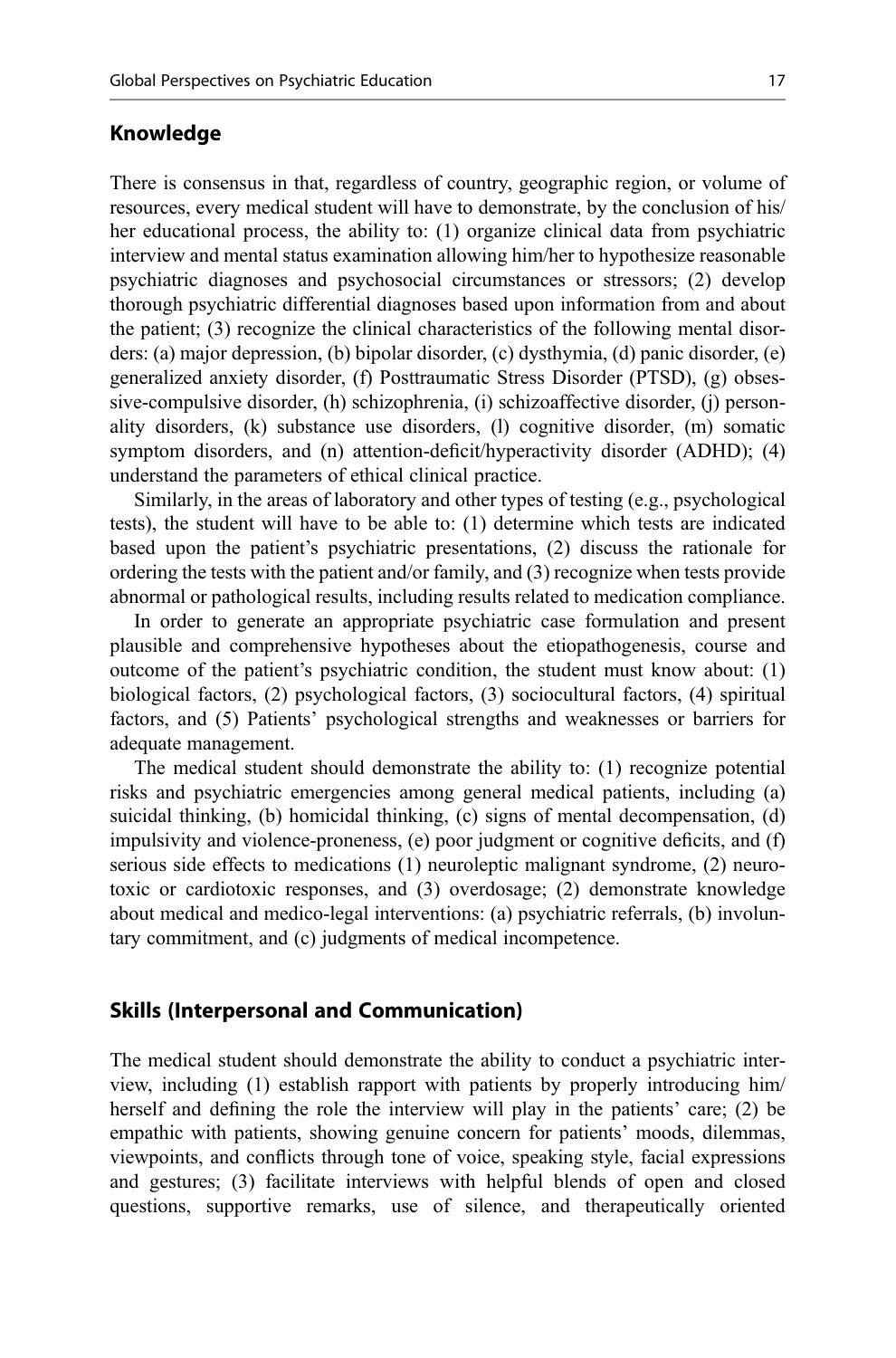interventions; (4) use language neutral to gender, age, race, sexual orientation, culture, and religion; and (5) conclude interviews with proper timing and respect.

The student will demonstrate the ability to elicit data for a complete psychiatric history, including (1) chief complaints in the patients' own words; (2) details for a thorough history of present psychiatric illness: (a) onset of symptoms, (b) duration of symptoms, (c) course of exacerbations and decreases of symptoms, (d) help-seeking patterns, (e) actions patients have taken to cope with symptoms, (f) impacts of symptoms on patients' lives, (g) patients' thoughts about causes for and meanings of symptoms, (h) patients' expectations for prognosis; (3) details for past general medical history and psychiatric history; (4) details for family and social history; (5) details for developmental history; and (6) details for substance use history.

The student will recognize indications for treatments of patients with mental disorders, including (1) psychotherapies: a. individual psychodynamic, cognitive, behavioral, and supportive b. marital and/or family c. group; (2) medications; (3) other somatic therapies; and (4) necessity for social, economic, or legal interventions.

The student should demonstrate the ability to provide coherent, thoughtful presentations of psychiatric patients in both oral and written forms, including (1) Patients' psychiatric histories; (2) mental status examinations data; (3) physical examination data; (4) data from laboratory and other tests; (5) differential and specific diagnoses; (6) psychiatric formulations (including cultural); and (7) treatment plans.

## Attitudes

The medical student will demonstrate professionalism through the ability to: (1) be punctual and attend required events; (2) complete patient notes in a timely fashion with legible writing; (3) maintain professional boundaries (physical, sexual, financial, and emotional) with patients and practice within an appropriate ethical framework; (4) be truthful about medical data; (5) be courteous to patients, patients' families, staff, colleagues, and other health professionals; (6) maintain confidentiality regarding patient care; (7) demonstrate respect, empathy, responsiveness, and concern regardless of the patient's problems, personal characteristics, or cultural background; (8) demonstrate sensitivity to medical student-patient similarities and differences in gender, ethnic background, sexual orientation, socioeconomic status, educational level, political views, and personality traits; (9) demonstrate integrity, responsibility, and accountability in the care of assigned patients; (10) demonstrate scholarship by contributing to a positive learning environment, collaborating with colleagues, and performing self-assessment and self-directed learning; and (11) assess one's strengths, weaknesses, and be willing to seek and accept supervision and constructive feedback (Brodkey et al. [1997;](#page-30-0) Brodkey et al. [2005](#page-30-0); Harper [2017\)](#page-31-0).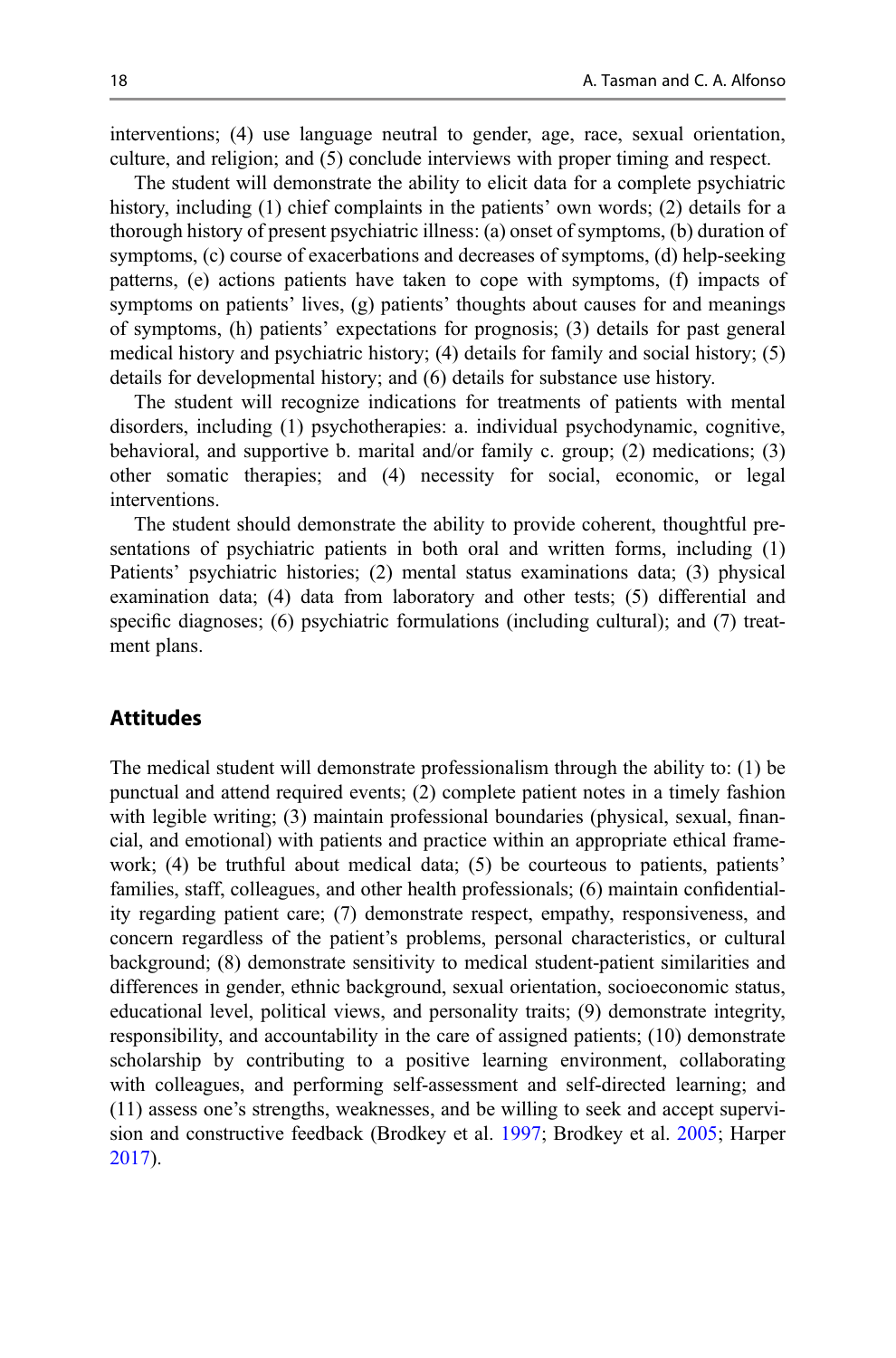## Resident Education

As noted in sections above, there can be no single system proposed for utilization across the globe. National and regional training requirements, resources, the system of care, and cultural considerations all play a role in designing the resident training program. Further, the nature of the mental health component of the national array of medical education and practice plays one of the most important roles in program elaboration.

As described in a number of places in this chapter, there are generally substantial differences for program in low- and middle-income countries compared to those in high-income countries. One significant difference in the model of educational goals is what has been described as a public health model. This approach to structure and content of the residency program assumes that when there is a very small number of psychiatrists for the population size, the role of the psychiatrist will be more likely to serve in roles which will involve setting overall mental health policies and/or playing a more significant role in the planning and implementation of mental health services than in providing direct clinical service. The public health competency model described briefly below is based on this assumption.

Although resident competencies will be more extensive and graded on a more sophisticated level of expectations, all the competencies elucidated for medical students in the section above are relevant to training and educating the psychiatry specialist. As is true in all of medicine, the depth and breadth of the postgraduate experience is greater, and additional skills and knowledge are required in both clinical and administrative domains. Specialist training in psychiatry, for example, should also include depending on location, but is not limited to, sufficient didactic and clinical experiences to develop competency in:

- 1. The major types of psychotherapy
- 2. Somatic therapies (electroconvulsive therapy, biofeedback, phototherapy)
- 3. Understand the principles of and conduct clinical practice in an ethical manner respective of human rights
- 4. Psychiatric administration (leadership of interdisciplinary teams, quality assurance, and performance improvement)
- 5. Providing psychiatric care to patients who are receiving treatment from nonpsychiatric physicians and nonmedical therapists and coordinating such treatment
- 6. Teaching psychiatry to medical students, residents, and others in health profession
- 7. Training in neurology to develop expertise in the diagnosis of those neurological disorders and conditions often encountered in psychiatric practice that must be considered in the differential diagnosis of psychiatric disorders.
- 8. Understanding the designing and interpretation of psychiatric research studies
- 9. Developing expertise in the critical assessment of new therapies and scientific theories
- 10. Participating in national professional and scientific societies especially through presentations at regional and national scientific meetings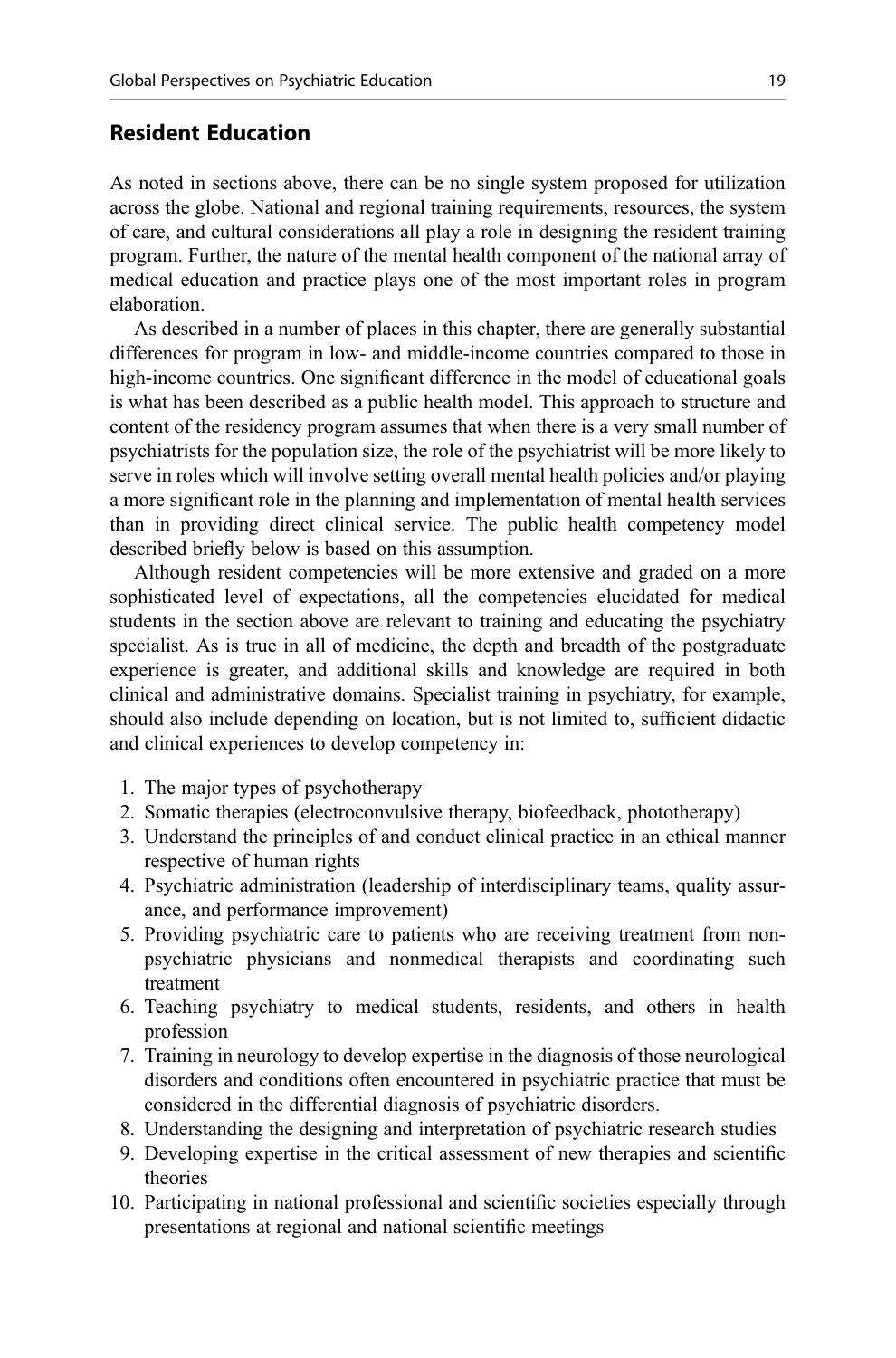To demonstrate specific aspects of the competency-based approach, three among many models that designate resident competencies will be described briefly. These include the UEMS, the United States ACGME, and an international public health approach. Educators and administrators are of course required to select topics, ideas, and approaches that are compatible with and practical for their own programs, countries, and regions.

#### European Union of Medical Specialties (UEMS) approach

The UEMS [\(2009](#page-30-0)) has proposed a general competency model wherein the psychiatric specialist must perform within seven diverse overarching competencies, adjusted to, but also independent of, working environment, including sociopolitical and cultural context. The role of the psychiatrist in this model could focus on one or more or a diverse range of work foci which includes caring for individual patients and their families or within a public mental health framework for the society at large. The UEMS Charter on Training of Medical Specialists in the European Union recently updated training requirements for the specialty of Psychiatry (UEMS [2017\)](#page-30-0). In such context, the competencies of a fully trained resident can be described to include:

1. As a clinical expert, a psychiatry resident should be able to:

(a) Elicit a comprehensive psychiatric, sociocultural, and medical history; (b) conduct a psychopathological investigation; (c) establish a diagnosis; (d) document properly the clinical findings and actions taken; (e) formulate and implement a treatment plan in collaboration with the patient, his/her family and other health professionals; (f) utilize the appropriate therapeutic skills; and (g) apply relevant medical technologies

2. As a health advocate, a psychiatry resident should be able to:

(a) Appreciate the determinants of mental health in a given society and (b) promote mental health and prevent mental disorders in individual patients and society

3. As an academician, a psychiatry resident should be able to:

(a) Formulate a self-addressed life long program of continuing medical education; (b) read scientific literature and interpret new findings; (c) investigate the determinants of mental health and disorders; (d) integrate and apply new knowledge and technologies in his/her daily work; (e) conduct research; (f) perform quality assurance and contribute to quality development; and (g) document epidemiological changes in psychopathology

4. As a professional collaborator, a psychiatry resident should be able to: (a) Establish treatment plans through working with patients and caretakers and (b) work effectively with other healthcare professionals including those in primary care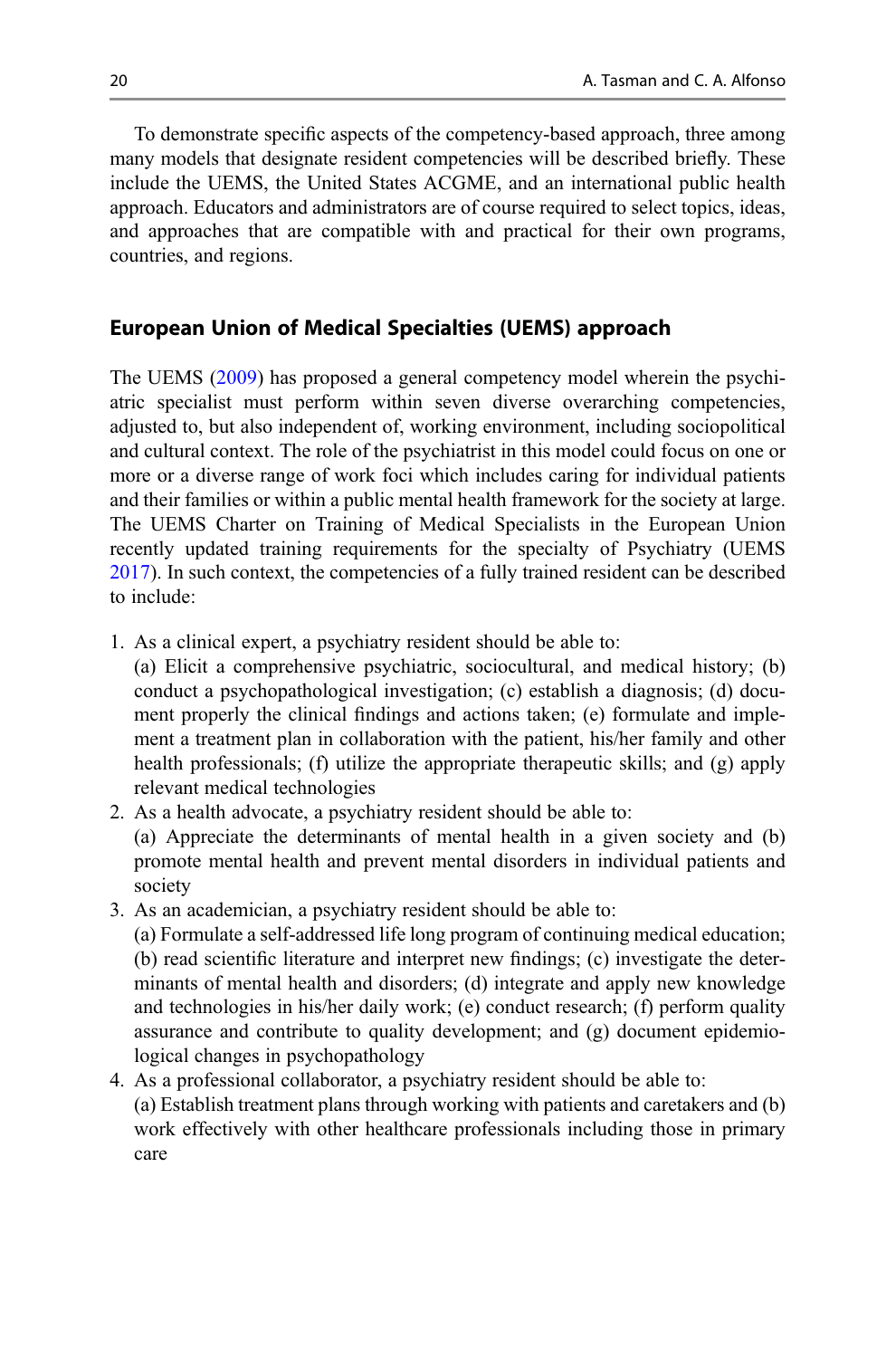- 5. As an administrator/leader, ha psychiatry resident should be able to: (a) Develop cost effective treatment plans and mental health services and (b) utilize resources effectively
- 6. As a communicator, a psychiatry resident should be able to: (a) Establish a therapeutic alliance with patients and relatives; (b) educate the patient, families and other health and social services professionals; and (c) educate the public about mental health to combat stigma
- 7. As a professional, ha psychiatry resident should be able to: (a) Abide by ethical principles of the profession; (b) respect patient rights and broader human rights; (c) support patient autonomy and dignity; and (d) respect the patient's culture, beliefs, and values.

In this model, psychiatrists must identify and deal with the prevention, diagnosis, and management of urgent psychiatric conditions. Residents must develop skills in triage, often within multidisciplinary settings. Common conditions seen in emergency psychiatry include, but are not limited to, severe agitation and panic, some conversion reactions, acute psychotic episodes, poisoning and substance related intoxication or withdrawal, depression with severe suicidal ideation/suicide attempt, homicidality, some eating disorders, rape and other types of assault, child maltreatment, and disaster management. Based on a well-formulated treatment plan, psychiatry residents must be able to provide the least restrictive environment for intermediate care. Effective treatment, no matter the length, often requires sophisticated collaboration with primary care clinicians and social services/staff with clear goals of recovery and rehabilitation while being mindful of resources.

## The United States Accreditation Council for Graduate Medical Education (ACGME) approach

The Accreditation Council for Graduate Medical Education (ACGME) in the USA has established for all medical specialties six general competencies expected of a new practitioner. Psychiatry programs must define the specific knowledge, skills, behaviors, and attitudes required and provide educational experiences as needed in order for their residents to demonstrate the following general competencies (ACGME [2007\)](#page-29-0):

1. Patient care that is compassionate, appropriate, and effective for the treatment of health problems and the promotion of health. Each resident must receive supervised experiences in the evaluation of treatment of patients of all ages and gender from across the life cycle and from a variety of ethnic, racial, sociocultural, and economic backgrounds. These experiences must occur in hospital and outpatient rotations and include in addition to general adult psychiatry, assignments in child and adolescent, geriatric, addiction, consultation/liaison, forensic, emergency, and community psychiatry.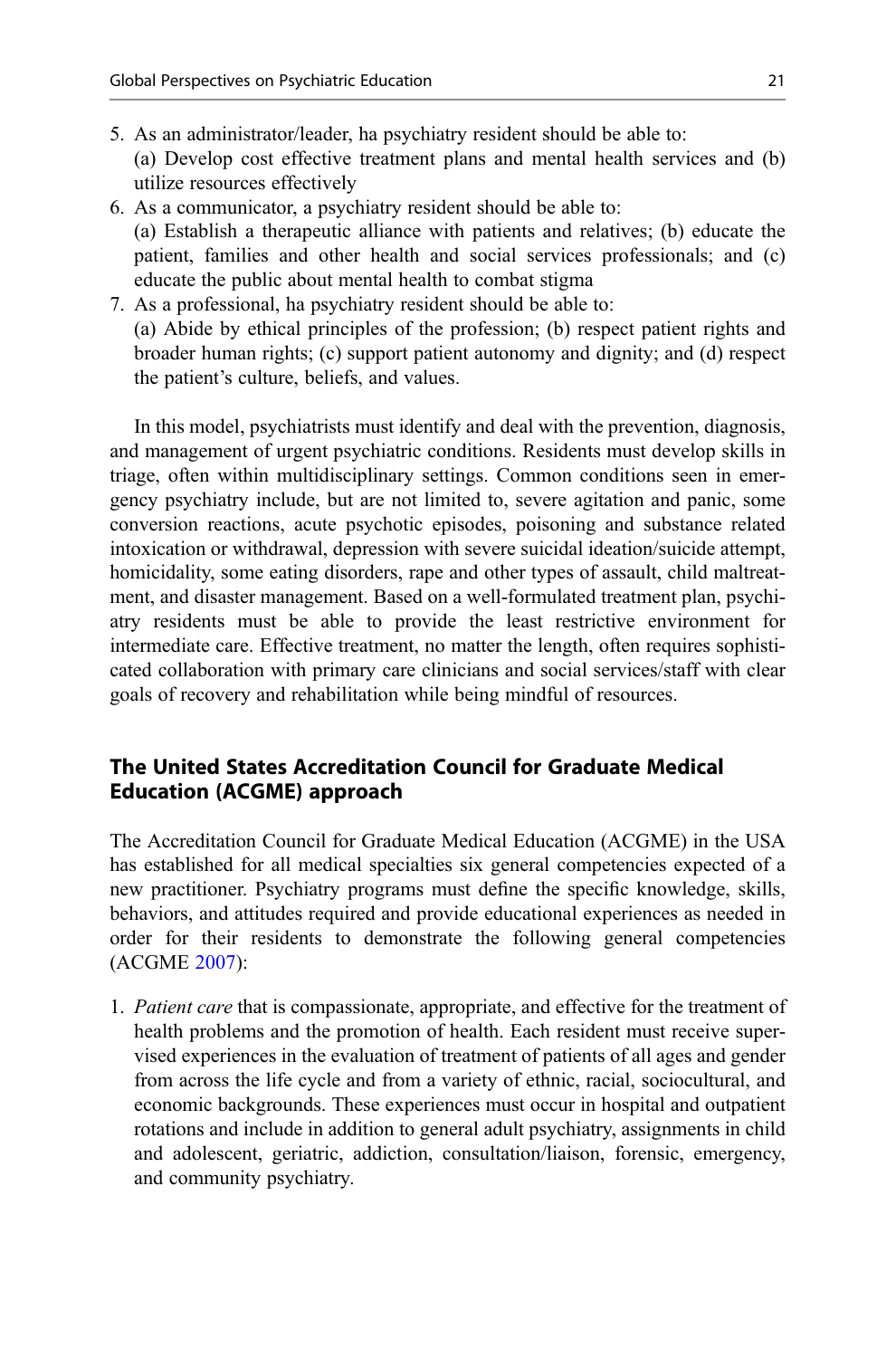- 2. Medical knowledge about established and evolving biomedical, clinical, and cognate sciences, as well as their application of this knowledge to patient care. The didactic curriculum, for example, must include, but is not limited, to the following components: (a) the major theoretical approach to understanding the doctor-patient relationship; (b) the fundamental principles of epidemiology, etiologies, diagnoses, treatment, and prevention of all major mental disorders, including the factors that affect the prevention, incidence, prevalence, and longterm course and treatment; (c) comprehensive discussions of the diagnosis and treatment of neurologic disorders commonly encountered in psychiatric practice, such as dementia, neoplasms, headaches, traumatic brain injury, infectious diseases, movement disorders, multiple sclerosis, seizure disorders, stroke, and intractable pain; and (d) instruction in research methods in the clinical, biological, and behavioral sciences, including techniques to appraise the scientific and professional literature and to apply evidence based findings to patient care as well as opportunities to participate in research.
- 3. Practice-based learning and improvement that involves the investigation and evaluation of care for their patients, the appraisal and assimilation of scientific evidence, and improvements in patient care. This competency focuses on lifelong learning to improve knowledge, skills, and practice performance.
- 4. Interpersonal and communication skills that result in the effective exchange of information and collaboration with patients, their families, and other health professionals.
- 5. Professionalism, as manifested through a commitment to carrying out professional responsibilities, adherence to ethical principles, and sensitivity to patients of diverse backgrounds.
- 6. Systems-based practice, as manifested by actions that demonstrate an awareness of and responsiveness to the larger context and system of health care, as well as the ability to call effectively on other resources in the system to provide optimal health care. Specific knowledge, skills, and attitudes should include but are not limited to: (a) practicing cost effective health care and resource allocation that does not compromise quality of care; (b) advocating for quality patient care and assisting patients in dealing with system complexities, including disparity in mental health care; (c) knowing how to advocate for the promotion of mental health and the prevention of disease; and (d) acknowledging the importance of medical errors and examining systems to prevent them.

Since the approval of the WPA templates (Tasman et al. [2011\)](#page-32-0), the ACGME has implemented a new program in collaboration with the American Board of Psychiatry and Neurology (ABPN) which represents the next phase in competency-based education and training. This approach, called the Milestones project (ACGME [2015\)](#page-29-0), places the learning and assessment of clinical and knowledge competency in a phase-specific developmental approach. This new approach marks an important jump to a more specific structure within which specific teaching approaches and competency acquisition can be targeted. This approach is in concordance with the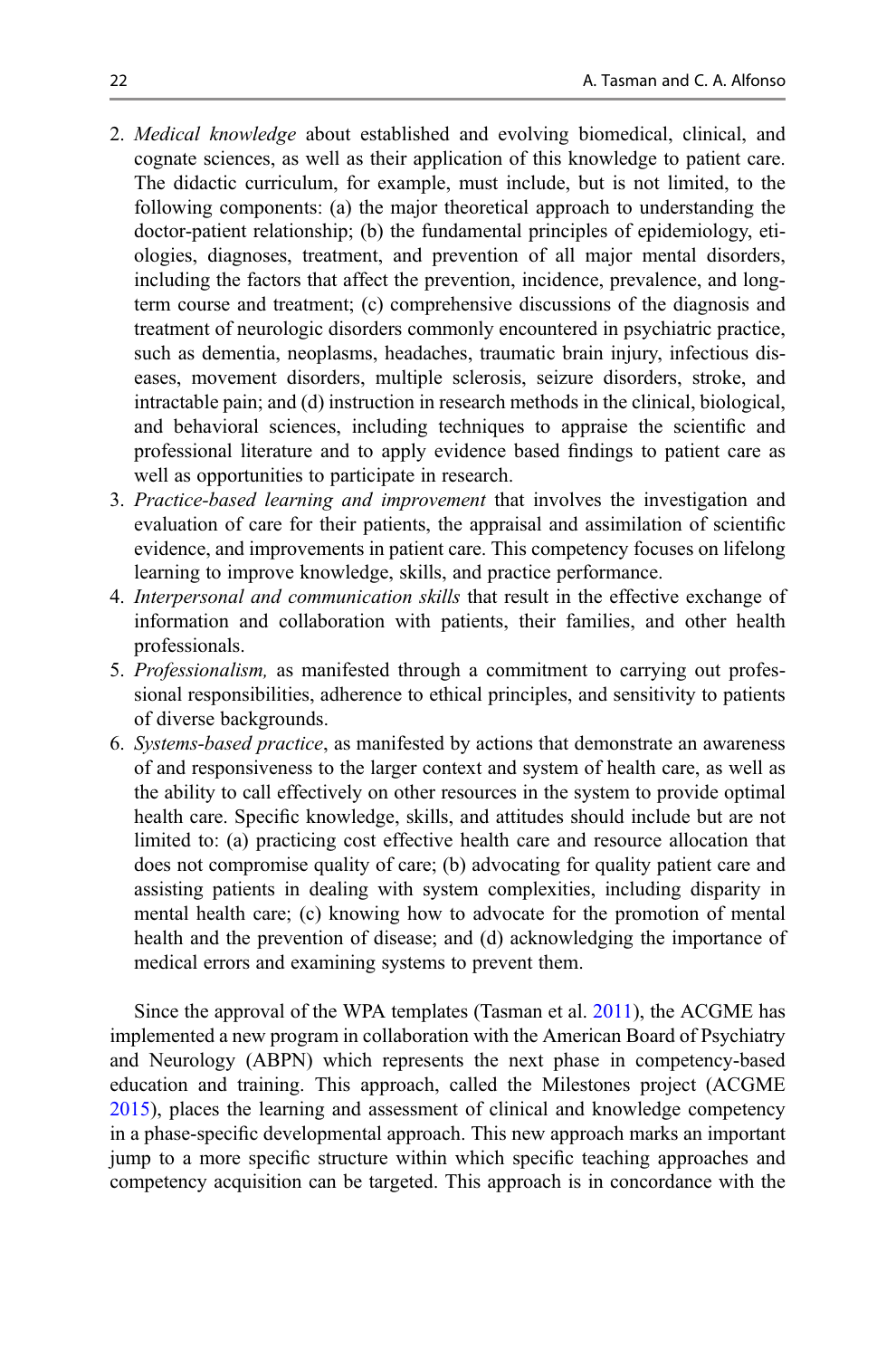pedagogical efforts and work of Tasman and US colleagues in the span of the last four decades (Tasman and Rieder [1987](#page-32-0)).

The Milestones approach is too complex to review in detail, but it provides specific anchors to address 5 levels of competency across the period of training. These anchors are not designed to specifically address the year of training during which the competency will be acquired, but generally follow the progression across the years of training in what is a four year program in the United States. Level 1 denotes the most basic level of competency and level 5 marks a level of competency sufficient to teach it to others. It is not assumed that residents will generally reach level 5 skills or knowledge by graduation from training, but may acquire that level of competence in certain areas. (ACGME [2015\)](#page-29-0). To illustrate the approach, three examples will be given.

The milestone for general interview skills under the psychiatric evaluation competency is arrayed as follows by level:

- Level 1 Obtains general and psychiatric history and completes a mental status examination
- Level 2 Acquires efficient, accurate, and relevant history customized to the patient's complaints
- Level 3 Consistently obtains complete, accurate, and relevant history
- Level 4 Routinely identifies subtle and unusual findings

The milestone for using psychopharmacologic agents in treatment under the somatic therapies competency is as follows by level:

- Level 1 Lists commonly used psychotropic agents and their indications to target specific symptoms (e.g., depression, psychosis)
- Level 2 Appropriately prescribes commonly used psychopharmacologic agents
- Level 3 Manages pharmacokinetic and pharmacodynamics drug interactions when using multiple medications concurrently
- Level 4 Titrates dosage an manages side effects of multiple medications

The milestone for empathy and process under the psychotherapy competency is arrayed as follows by level:

Level 1 Accurately identifies patient emotions, particularly sadness, anger, and fear

- Level 2 Identifies and reflects the core feeling and key issue for the patient during a session
- Level 3 Identifies and reflects the core feeling, key issue, and what the issue means to the patient
- Level 4 Links feelings, behavior, recurrent central themes/schemas, and their meaning to the patient as they shift within and across sessions.

As can be seen from these examples, the levels shift at small but clear levels of sophistication, which can be generally easily seen during supervision or observation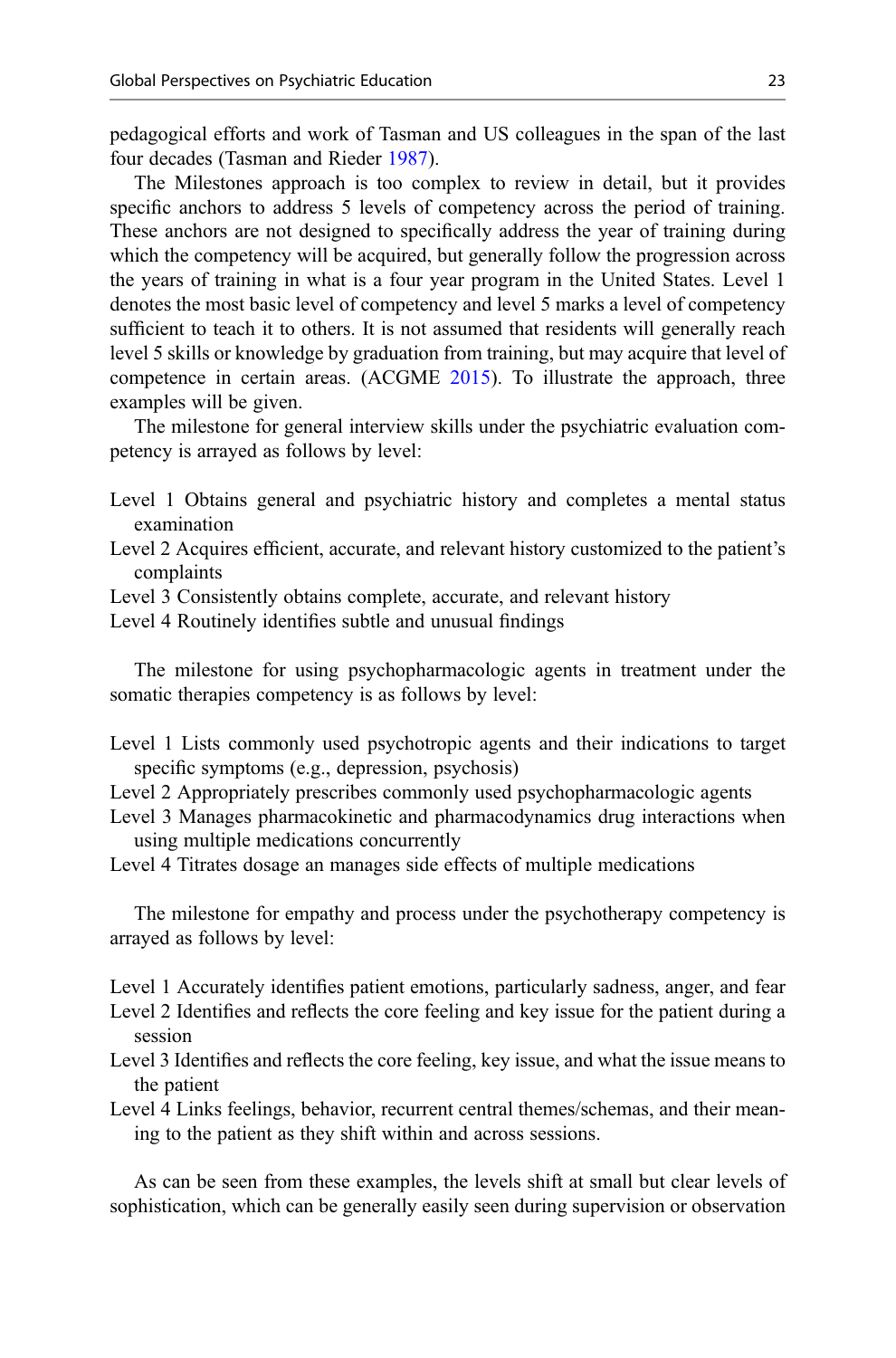of clinical care by the resident. While the US ACGME Milestones project is quite complex and detailed, the general approach and structure can be modified for the specific context of a residency program in any country. Further, it provides an excellent framework for evaluation that can also be modified for use with medical students.

#### A Public Health Approach

This model assumes that in regions where very few psychiatrists exist, there must be broader resident training experiences in preparation for roles in developing, implementing, and evaluating all aspects of mental health care and policy locally, regionally, and nationally. This model, therefore, also addresses training about the impact of civil and political unrest and natural disasters, to name but two areas not included specifically in the earlier approaches. Further, this model emphasizes that mental disorders are no less prevalent in low-income countries, as well as the increasing importance of mental health problems as epidemiological transitions from communicable to noncommunicable diseases take place. There is greater emphasis also on the link between mental health and personal and national poverty as reflected in educational, social welfare, and criminal justice issues.

In the public health approach, there is clear acknowledgment of the salience of mental health to the achievement of the majority of the objectives of the United Nations Millennium Development Goals by 2015 that include: (a) eradicate extreme poverty and hunger; (b) achieve universal primary education; (c) promote gender equality and empower women; (d) reduce child mortality; (e) improve maternal health; (f) combat HIV/AIDS, malaria, and other diseases; (g) ensure environmental sustainability; and (h) develop a global partnership for development.

Competencies in this model require that residents (1) have a clear conceptual understanding of the epidemiological information on prevalence, risk factors, and consequences of mental illness; (2) understand the contribution of mental disorders to global burden of disease; (3) understand the public health framework of mental health promotion, prevention, treatment, rehabilitation, and prevention of mortality; (4) appreciate the various components of social policy, health policy, mental health policy, and mental health service delivery, including the role of primary care; (5) appreciate human rights issues; (6) can diagnose and manage the common psychiatric disorders; (7) understand the principles of suicide prevention; (8) understand the definition and impact of disasters and their management; and (9) comprehend the importance of lifelong learning through familiarity with the characteristics of evidence-based psychiatry.

Integrated care is of essence to the public health approach. Although aspects of integrated care are usually taught in psychiatry residency in the ACGME approach within the constraints of consultation and liaison psychiatry rotations, in low- and middle-income countries more time should be dedicated to demonstrate the relevance of collaborative care. It would be sensible for psychiatry residents in countries with low- and middle-income economies to spend a large part of their clinical duties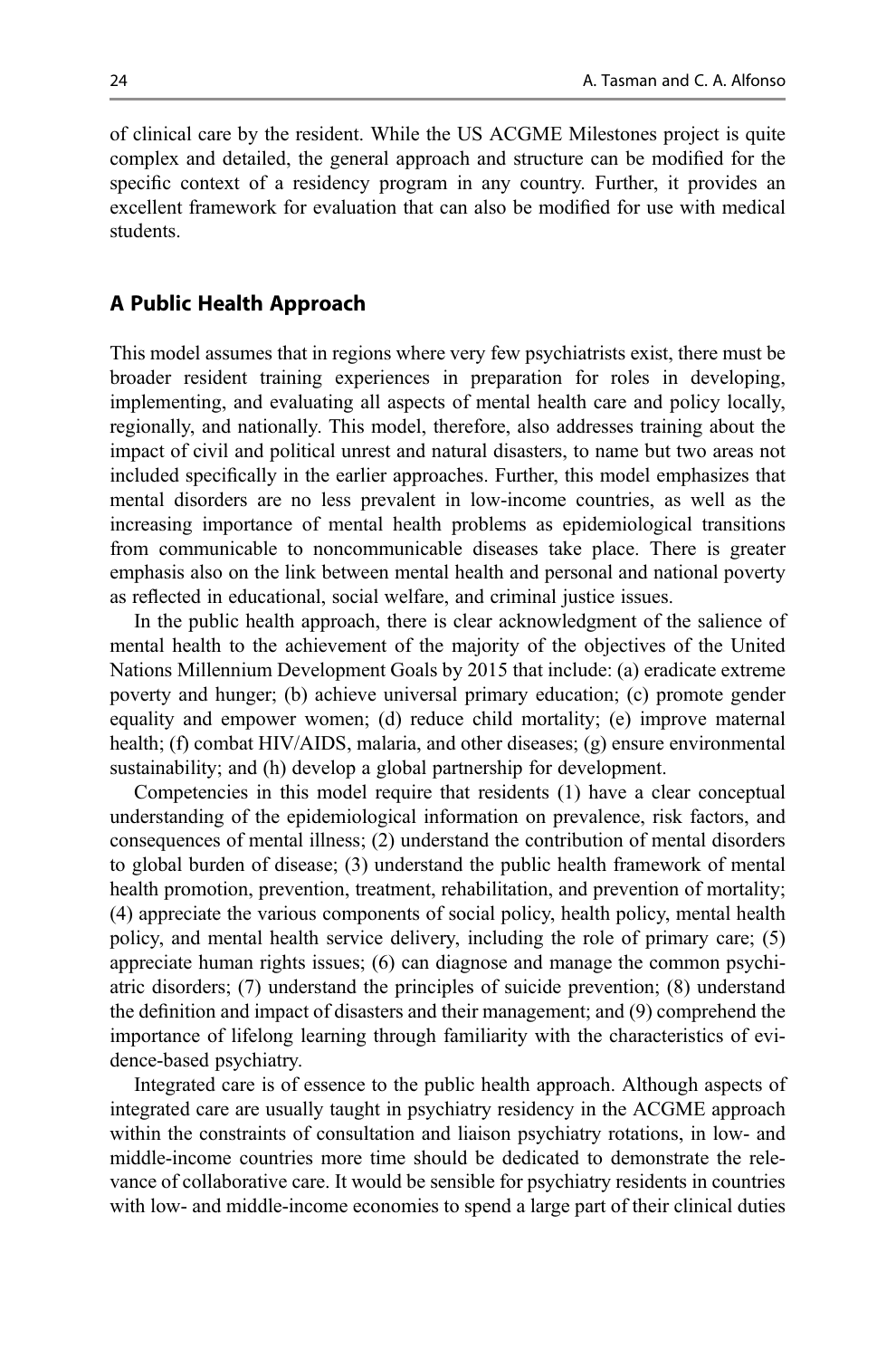providing supervised out-patient mental health services on site in primary care clinics, medical-surgical units, or community health centers (Alfonso et al. [2017](#page-29-0))

#### Assessment and Evaluation of Medical Students and Residents

Whether at the medical student or resident level, the curriculum and training experiences must be developed and continually evaluated and modified to ensure the resident adequately learns both the knowledge base and the required clinical skills needed to become clinically competent. Just as for other components of the chapter, the reader is reminded that any evaluation system may require extensive faculty time and other resources. Thus, appropriate modifications will be required based on the location of the training programs including expectations in the institution or national standards. As should be apparent from the discussion above, the Milestones model provides a solid structure for how to design a resident assessment system. There will be a brief discussion of a model of competency-based evaluation which flows from the competency-based education model.

Competency-based evaluation is a much more structured approach to assessing clinical competence than has been historically utilized. Using an assessment system to measure professional clinical performance is very similar to making a complex or challenging diagnosis. When program directors and faculty are asked to assess whether a medical student or resident is competent to be promoted or to practice independently, an accurate determination requires multiple observations and methods of assessment just as in making a diagnosis of a complex or challenging patient.

By developing assessment systems to measure a student or resident's competency, we can improve the education of physicians and improve patient care. Accurate assessment of performance provides information not only about whether a medical student or resident is able to be promoted or practice independently, but also helps to identify gaps in educational programming. The following section on assessment draws heavily on the ACGME/ABPN Toolbox of Assessment Methods from the ACGME Outcomes Project (ACGME [2000](#page-29-0)) as well as from the Milestones project cited above (ACGME [2015](#page-29-0)).

There are several basic questions that any system of evaluation must address:

- Did the student/resident achieve the objectives for the educational experience? The objectives of a rotation or other educational experience provide guidelines and a framework for what the resident is expected to know or be able to do by the end of that experience. Thus, assessment results provide evidence to support whether or not the trainee has acquired the needed skills or knowledge.
- What knowledge, skills, or attitudes the students/residents need to acquire or improve? Assessment results identify the knowledge, skills, or attitudes that the resident needs to still acquire or improve. By providing constructive and ongoing feedback, the faculty can help guide the resident in implementing changes that will lead to performance improvement.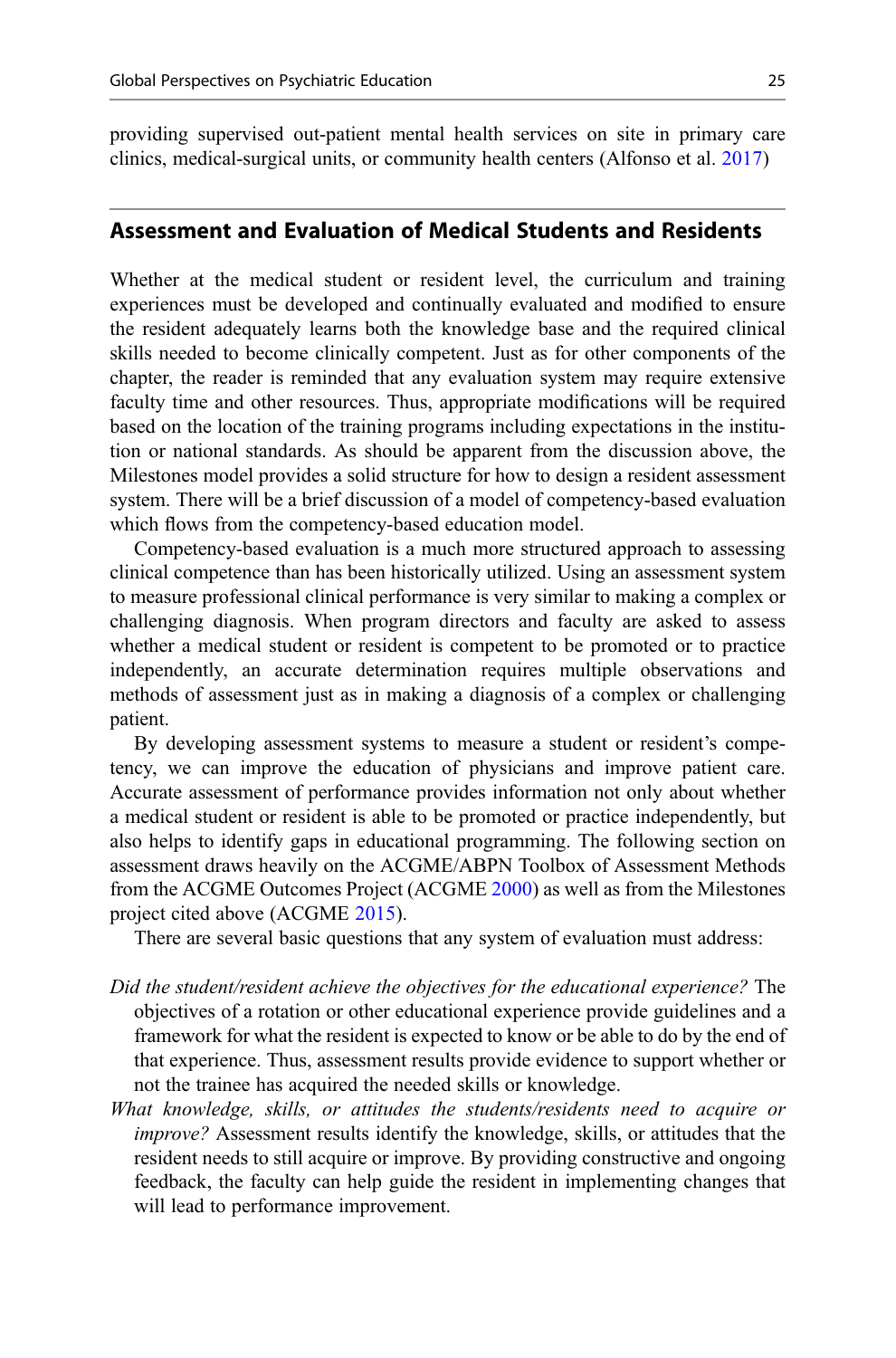- How might the medical student program or residency program use aggregate performance data to improve education? For example, in reviewing all of the evaluations done at the end of a particular clinical experience such as completing an inpatient psychiatric rotation, the faculty might determine that the trainees as a group are rated low in their understanding of basic psychiatric disease principles. This insight will help the training program make the needed modifications.
- How can assessment results provide formative and summative feedback to the trainees? This helps students/residents in making expected progress in achieving the knowledge, skills, and attitudes outlined by the learning objectives.

Formative evaluation refers to an assessment whose primary purpose is to provide feedback during an experience in order to improve knowledge or skills. Summative assessments review performance at the end of an experience and are typically used to make a statement about whether a resident has mastered specific competencies, identify skills needing attention, and identify opportunities for program improvement.

In thinking about developing an assessment system, educators want to be certain that it is comprehensive and assesses what is needed. The reason for developing a system of assessments rather than relying on a single approach is that complex clinical skills and the delivery of medical care are not likely to be accurately measured by a single assessment tool or a single evaluator.

A competency-based learning and assessment program focuses on specific clinical competencies, which we expect medical students or residents to gain during the course of their training. One could construct long lists of such clinical competencies, but at the start the system should be manageable, and this is important in every part of the world, not only in low- and middle-income countries. Competency-based systems are reliant on multiple different teaching and supervision components, with assessments carried out in a systematic way over a period of time. There is no question that developing such a system requires significant resources, and this makes the development of such systems much more challenging in resource poor regions, especially when there are relatively few faculty available to be involved in the training program. Nonetheless, a competency-based program provides the best model that can be used to accurately assess resident's clinical performance.

Over the past several years, a variety of tools have been developed which can provide reasonable assessments of the knowledge base. The reader is again referred to the ACGME website at [www.acgme.org](http://www.acgme.org) where information about competencybased evaluation systems can be found. There is general agreement, however, that such assessments do not yet accurately predict independent clinical performance. Thus, there is an urgent need for further research to develop systems of assessment that provide reliable and valid information about a resident's clinical performance abilities.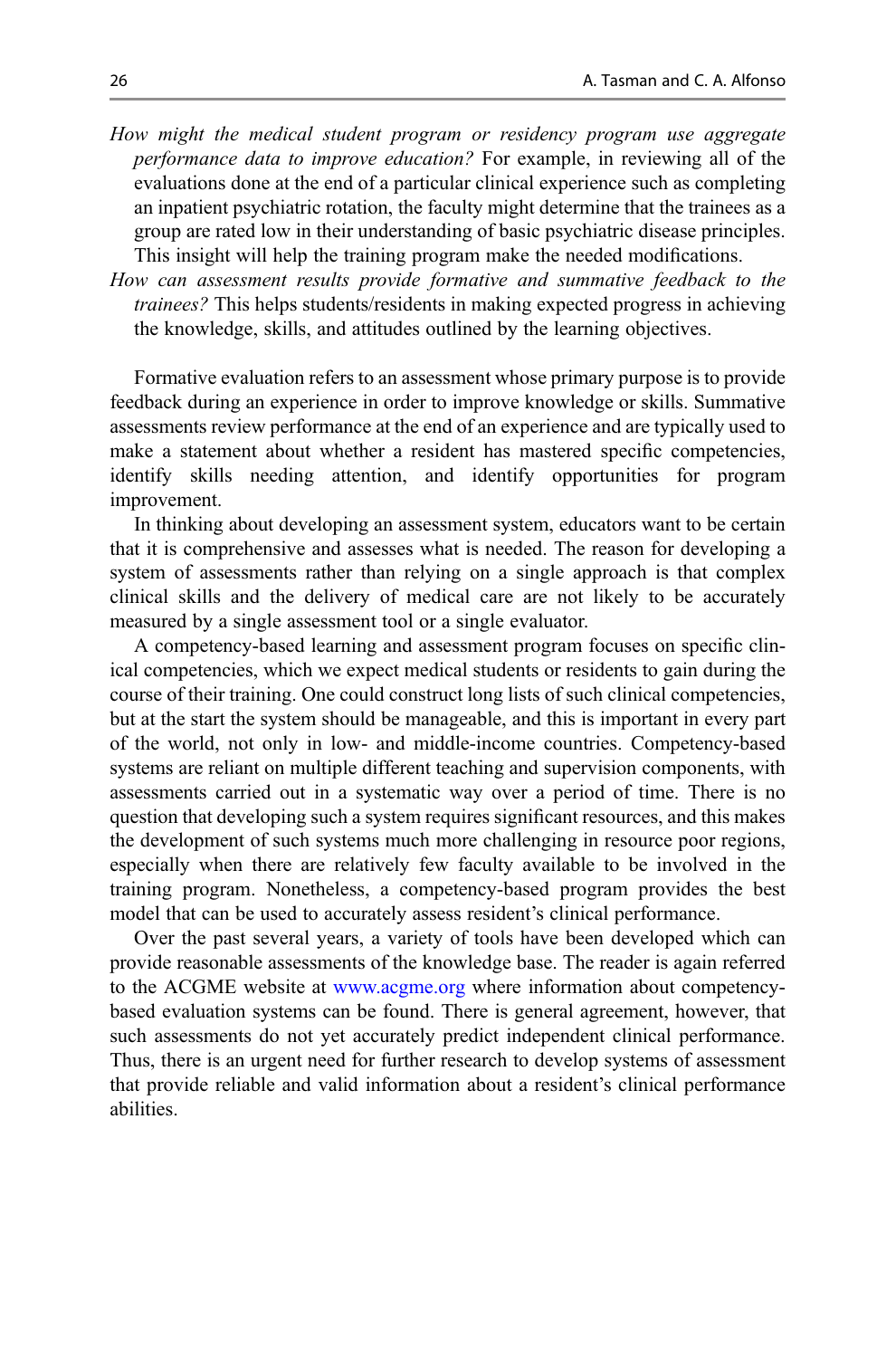#### The Importance of Educational Research

Medical education research was developed in the 1950s with the intent of making the education of physicians evidence-based (Hodges [2008](#page-31-0)). Education research in psychiatry should include areas of curriculum development, professional and leadership development, clinical supervision and evaluation processes (Weiss Roberts et al. [2003](#page-32-0); Hatala and Guyatt [2002](#page-31-0)). In this chapter section, we will selectively summarize academic work in some but not all of these important areas.

#### Impact of Early Exposure to Psychiatry in Medical School

Although much emphasis has been placed in understanding the variables that correlate with increased recruitment of medical students into psychiatry, the percentages medical students choosing psychiatry seem to remain stable over time across continents. Although a low recruitment rate is often perceived to correlate with negative attitudes, other factors may be impactful and significantly correlated. These include reports of students choosing psychiatry because of social background, liberal political views (Eagle and Marcos [1980](#page-30-0)), interest in the humanities, having specific personality factors, academic aptitude, and history of family psychiatric illness (Rajagopal et al. [2004\)](#page-32-0). Positive experiences during clinical rotations, however, always seem to correlate with improved attitudes towards psychiatry (Budd et al. [2011\)](#page-30-0) and may determine to some extent career choice (Farooq et al. [2013](#page-31-0)).

Incidental findings in many studies that focus on recruitment, however, show that negative professional stigma is effectively diminished when students have positive and early exposure to psychiatry during their undergraduate medical education. In one recent study in the UK, early clinical experiences of psychiatry increased awareness and understanding of the field and reduced the potential for misunderstanding and misconceptions of psychiatry (Brown et al. [2015\)](#page-30-0). More positive experiences in medical school that include early exposure to enthusiastic and talented psychiatrists-teachers may help reduce stigma and lead to more positive views of psychiatry.

#### Determining the Sequence of Residents' Training Experiences

Traditionally, as far back at least as the early 1900s, psychiatric residents, just as those in nearly all other specialties, have begun their training with an extensive amount of time taking care of hospitalized patients. This was done historically for very pragmatic reasons. There were few organized systems of ambulatory care and the need to treat severe illnesses within a hospital setting was much more important due to the state of knowledge in those days. Thus, all residency programs were heavily focused on hospital-based practice. The second half of the twentieth century began a period of dramatic changes in both health care systems and postgraduate medical education. Certainly, the modern psychiatric training programs of today in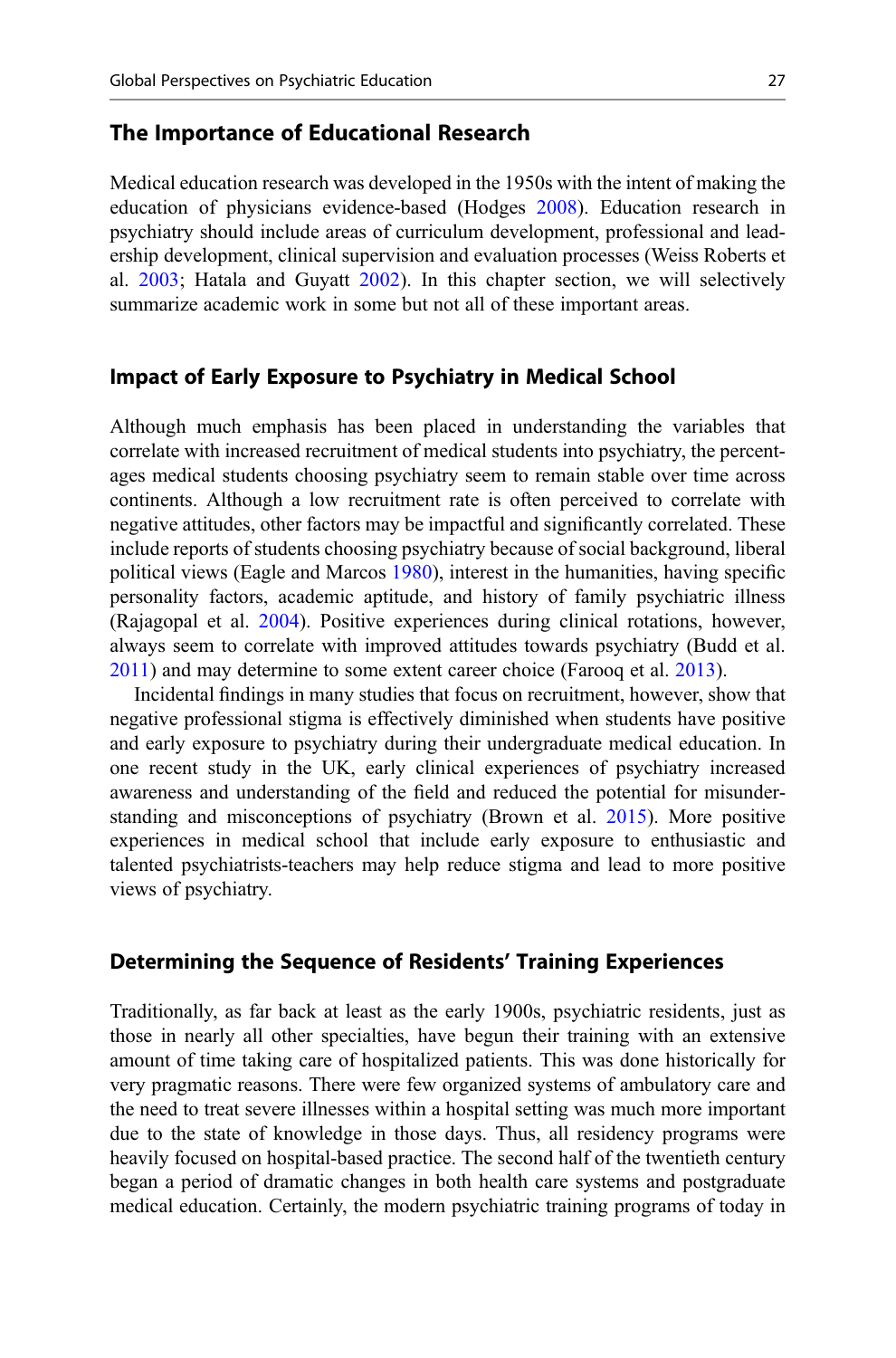nearly every country in the world barely resemble those which existed in the first half of the twentieth century, due to changes both in systems of care and in the knowledge about illness and available treatments.

Within psychiatry, there have been ongoing debates over the proper sequence of clinical experiences. In the United States, there was considerable debate among academic leaders about whether or not the optimal approach to psychiatric education involved beginning with the most severely ill patients in the most intensive care treatment settings. One of the reasons for this debate lay with the view that gaining a developmental perspective on psychopathology was deemed to be a crucial issue in the determination of proper care decisions. In a small number of programs in the United States, residency clinical sequences were put into place to emphasize a developmental perspective on psychopathology. Such programs often began not with emergency or adult hospital care, but with child psychiatry experiences, often in an ambulatory setting.

Research in this area is important since the sequence of training experiences may have an impact of residents' performance in the areas of diagnostic skills, comprehension of the range of prominent inpatient psychopathology, comprehensions of the range of appropriate therapeutic interventions, and the development of professional psychiatric identity.

An early study (Tasman [1991\)](#page-32-0) addressed educational gains and gaps in relation to the sequence of clinical rotations in a psychiatry residency program. Specifically, having an ambulatory year with strong child psychiatry emphasis prior to an inpatient year treating acutely ill hospitalized patients led to small, but definite educational gaps for residents later in training. Residents who work in acute care first, before moving on to ambulatory care rotations, seem to fare better in terms of educational gains (Tasman [1991](#page-32-0)).

#### Measuring the Impact of Adequate Clinical Supervision

An important aspect of pedagogical research is to study the impact of clinical supervision in residents looking at both educational outcomes and improved patient care. Accessing qualified supervisors, preferably on-site, has been shown to improve patient care and education-related outcome measures, across all medical specialties for physicians in training (Farnan et al. [2012\)](#page-31-0). When supervision is accessible on site, measurable improvements in clinical outcomes occur. These findings resulted in the systematic implementation of regulations in inpatient and emergency clinical settings mandating enhanced supervisory oversight in the USA and other highincome countries. In low- and middle-income countries with a paucity of attending supervisors, qualified supervisors need not be licensed or board-certified senior clinicians, as senior resident and junior resident supervisory dyads may also result in improved clinical care. Additionally, off-site tele-supervision is receiving increased attention in the psychiatry education research arena.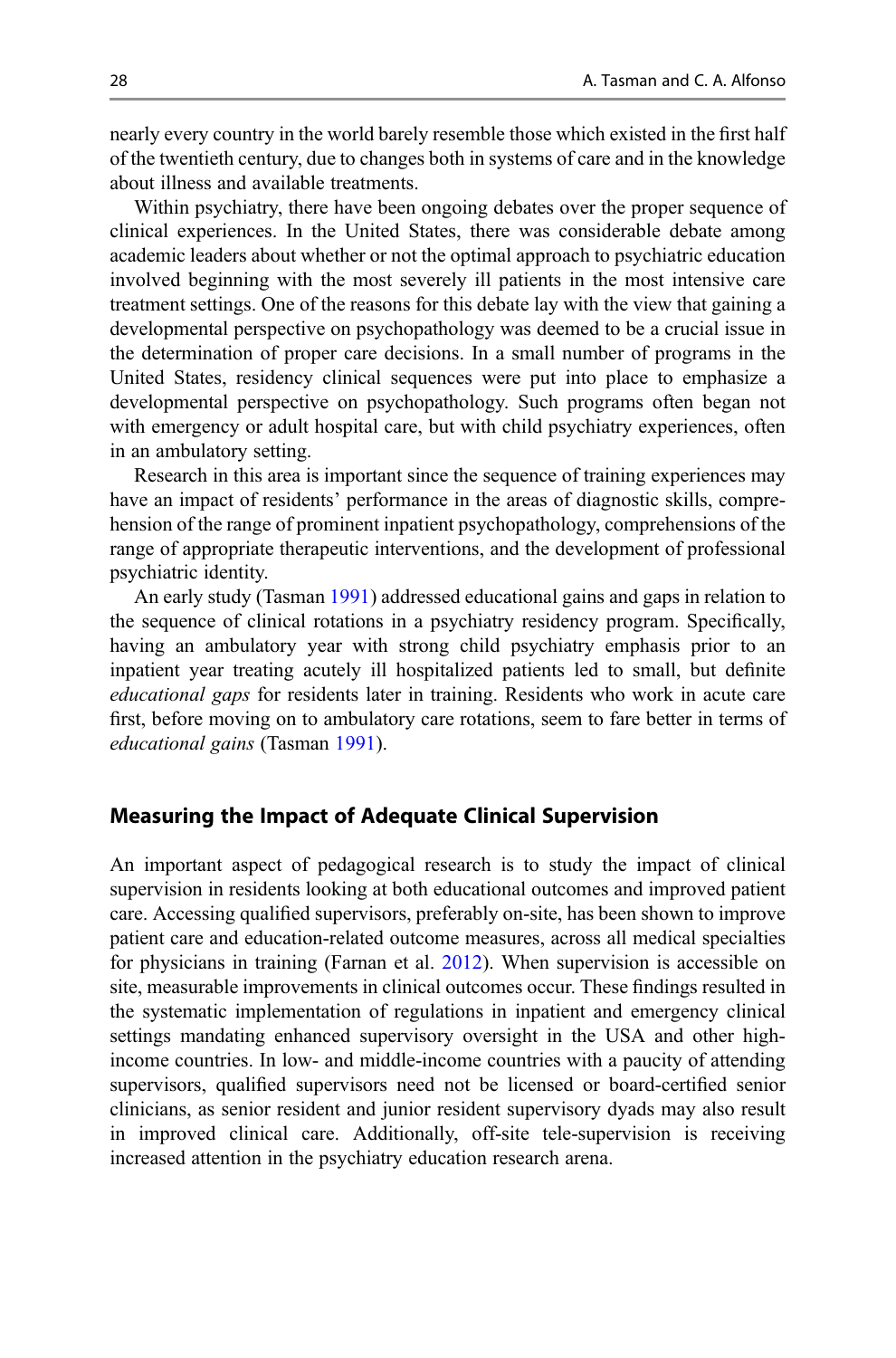## Video-Supervision to Bridge Educational Gaps in Underserved Countries

International academic partnering using videoconferencing has been widely used to bridge training gaps of psychiatric residents who reside in low- and middle-income regions of the world. Examples include collaboration between the University of Colorado School of Medicine and the University of Health Sciences Cambodia (Savin et al. [2013\)](#page-32-0) in the form of monthly case conferences, and two and four year training programs offering psychotherapy training through the China American Psychoanalytic Alliance (CAPA). CAPA formally established training for mental health professionals in China including psychiatrists (Fishkin et al. [2011](#page-31-0)). Training currently spans over 25 Chinese cities, with a faculty of over 150 volunteer faculty members from high-income countries teaching using videoconference technologies. Hundreds of psychiatrists have graduated from the programs since 2008.

The WPA Psychoanalysis in Psychiatry, Psychotherapy, and Education Sections piloted a program over five years in Southeast Asia (Alfonso et al. [2018](#page-29-0)). This program included a one semester advanced psychodynamic psychotherapy-training course that was specifically tailored for psychiatric residents and early career psychiatrists. The collaboration between the USA, Thailand, Malaysia, and Indonesia combined on-site with videoconferencing and computer-assisted learning. Although virtual classrooms have significant pitfalls, resident satisfaction usually outweighs the vicissitudes of fluctuations in Internet connectivity (Alfonso et al. [2017;](#page-29-0) Cameron et al. [2014](#page-30-0)).

A systematic review examined the perceptions of physicians about clinical supervision and educational support using videoconferencing technologies. This meta-analysis examined 1288 studies and found overall satisfaction and acceptance rates in a majority of settings, with reports of improvement in knowledge and practice outcomes (Cameron et al. [2014\)](#page-30-0)

#### Opportunities for Research in Education

While there has been a growing body of literature focused on psychiatric education, good educational outcomes research is in its infancy and significant growth in this area of scholarly endeavor would be extremely important to ensure that residents have training experiences which maximize the likelihood that they will have the knowledge and skills to provide competent care.

The journal *Academic Psychiatry* in the United States is one of the few globally available sources in psychiatry, which encourages through its stated publication mission the carrying out of educational research. Further, conducting educational research is much more difficult because of a wide variety of methodological problems. In addition, there is little funding available to support such research even in the most highly developed and resource intensive countries. Thus, there is a necessary and ever increasing emphasis on continued revision of local and national standards that training programs optimize their curricula and training to ensure the greatest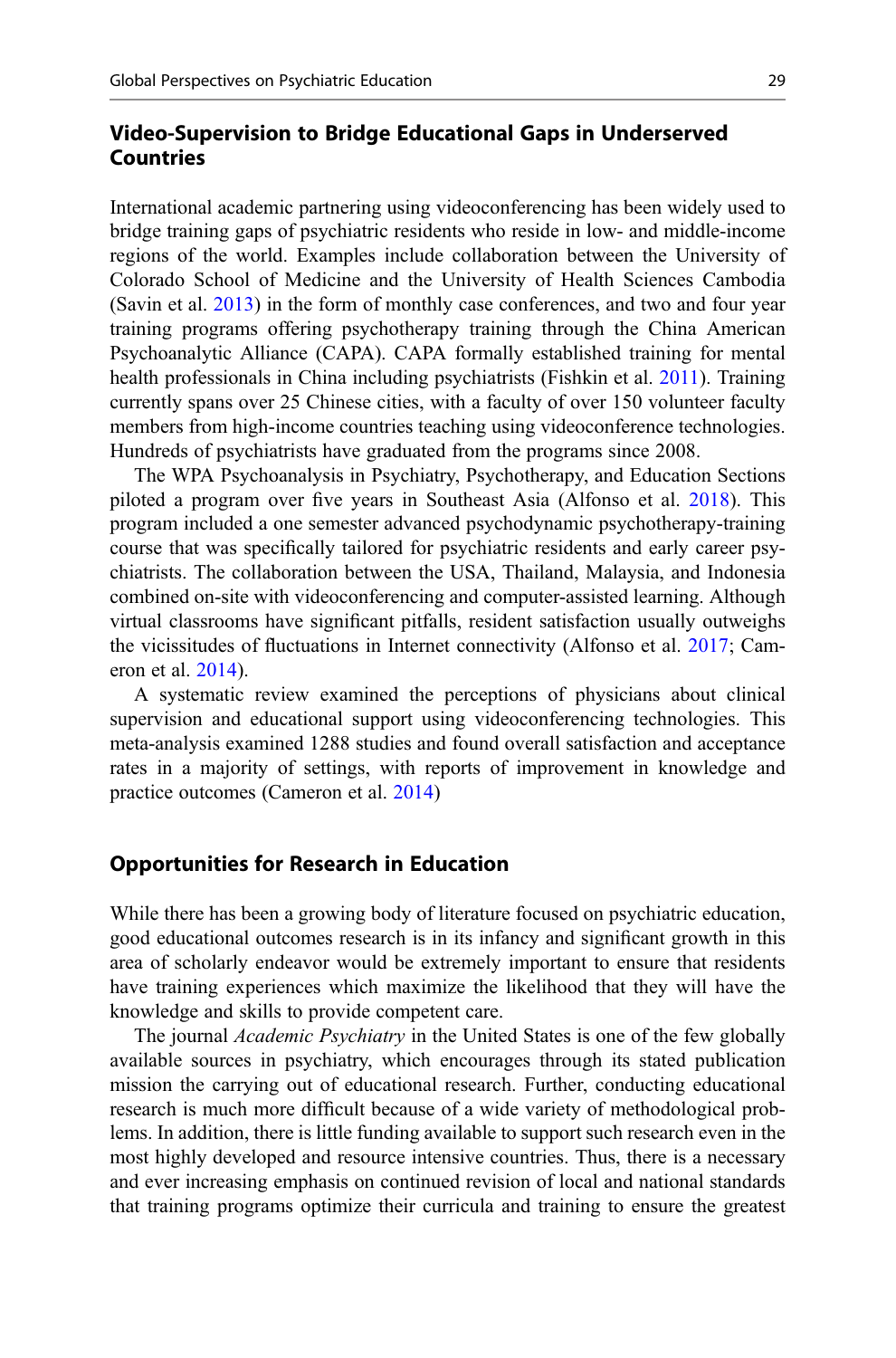<span id="page-29-0"></span>likelihood of graduating clinically competent clinicians. At the same time, few resources are available and methodologies need to be developed to foster more education research.

## Conclusion

The authors propose that educational programs should be designed or revised taking into account the cultural context at large of the clinical populations served and host country, using a biopsychosocial approach as a framework to provide care and educate medical students and residents. Although there can be no single universal educational system proposed for utilization across the globe, existing curricular paradigms may be used as points of reference for educational purposes. National and regional training requirements, resources, the system of care, and cultural considerations all play a role in designing medical student and resident training programs. Innovative programs already in existence and described in this chapter can be replicated or modified to better fit the needs of students and residents in lowand middle-income countries with high work volume and few resources. Efforts should be placed in the thorough assessment and evaluation of pedagogical methods not to compromise the effectiveness of educational programs and to better achieve adequate educational competencies. The importance of educational research cannot be emphasized enough, as it is a fertile ground to make education practices evidencebased in psychiatry.

## References

- Abdullah T, Brown TL (2011) Mental illness stigma and ethnocultural beliefs, values, and norms: an integrative review. Clin Psychol Rev 31(6):934–938
- Accreditation Council for Graduate Medical Education (ACGME) (2000) Toolbox of assessment methods version 1.1. [http://njms.rutgers.edu/culweb/medical/documents/ToolboxofAssess](http://njms.rutgers.edu/culweb/medical/documents/ToolboxofAssessmentMethods.pdf) [mentMethods.pdf](http://njms.rutgers.edu/culweb/medical/documents/ToolboxofAssessmentMethods.pdf)
- Accreditation Council for Graduate Medical Education (ACGME) (2007) ACGME program requirements for graduate medical education in psychiatry, 1 July 2007. Retrieved from [www.](http://www.acgme.org) [acgme.org](http://www.acgme.org)
- Accreditation Council for Graduate Medical Education (ACGME) (2015) The psychiatry milestone project. <https://www.acgme.org/Portals/0/PDFs/Milestones/PsychiatryMilestones.pdf>
- Alfonso CA, Summers RF, Kronfol Z, Jiménez X, Winanda RA, Tasman A (2017) Psychiatric residency education in countries with low and middle-income economies. In: Fountoulakis K, Javed A (eds) Advances in psychiatry. Springer International Publishing AG, Switzerland
- Alfonso CA, Sutanto L, Zakaria H, Kalayasiri R, Redayani Lukman P, Detri Elvira S, Adlan ASA (2018) Psychodynamic psychotherapy training in Southeast Asia- a distance learning pilot program. Br J Psychiatry Int 15(2):8–11
- Andrews L, Lomax JW (1999) Developing and monitoring the curriculum. In: Kay J, Silberman EK, Pressar L (eds) Handbook of psychiatric education and faculty development. American Psychiatric Association, Arlington, pp 363–380
- Anthony WA (2000) A recovery oriented service system: setting some system level standards. Psychiatr Rehabil J 24:159–169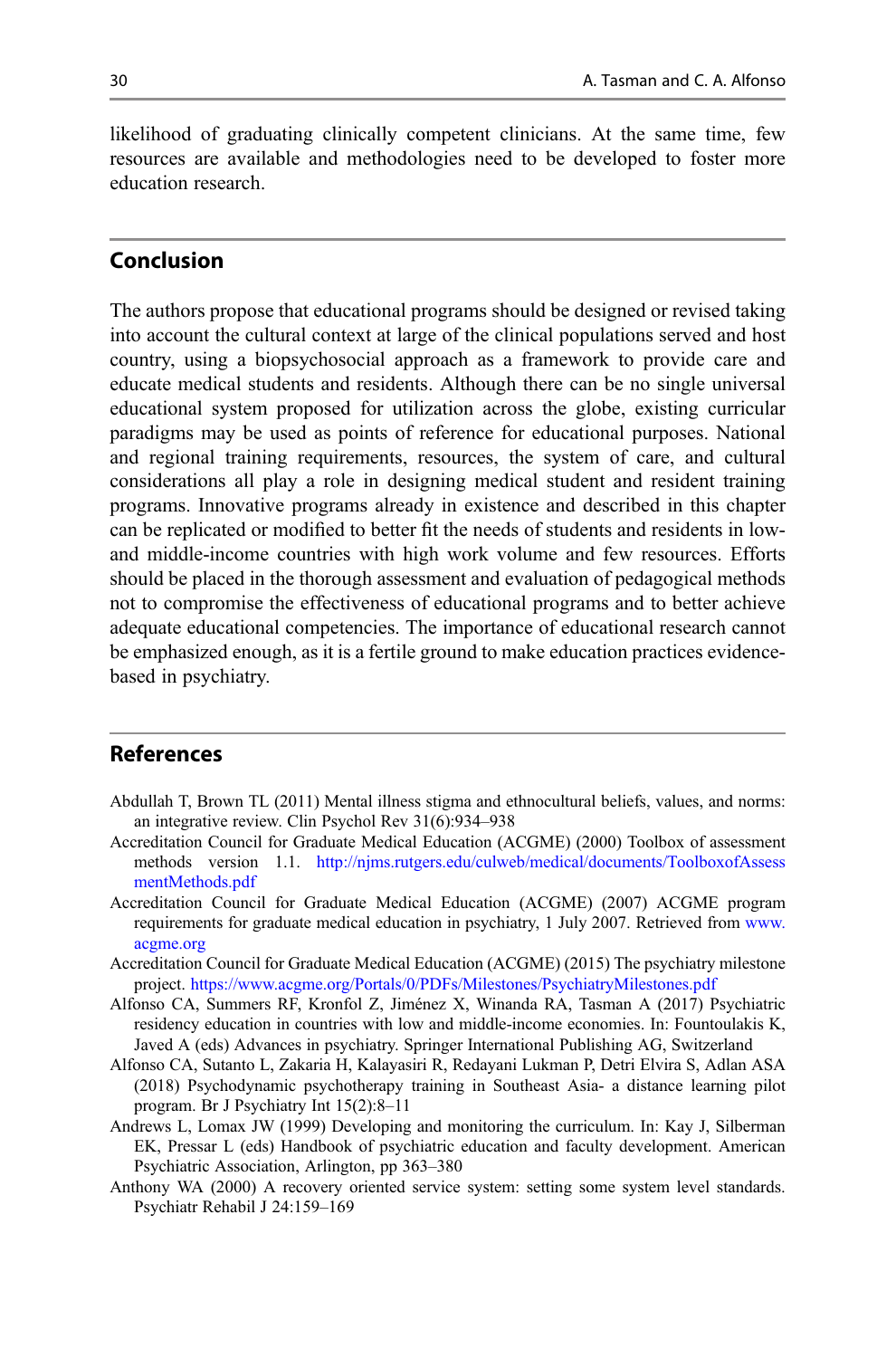- <span id="page-30-0"></span>Baxter LR, Schwartz JM, Bergamon KS (1992) Caudate glucose metabolic rate changes with both drug and behavior therapy for obsessive-compulsive disorder. Arch Gen Psychiatry 49:681–689
- Bennett EL, Diamond MC, Krech D, Rosenzweig MR (1964) Chemical and anatomical plasticity of the brain. Science 146:610–619
- Bhugra D, Tasman A, Pathare S et al (2017) The WPA-Lancet Psychiatry Commission on the future of psychiatry. Lancet Psychiatry 4(10):775–818
- Blount A (1998) Integrated primary care: the future of medical and mental health collaboration. Norton, New York
- Brodkey AC, Van Zant K, Sierles FS (1997) Educational objectives for the junior psychiatry clerkship: development and rationale. Acad Psychiatry 21:179–204
- Brodkey AC, Hassenfeld I, Manely MRS (2005) Objectives for the junior psychiatry clerkship. In: Kay J, Silberman EK, Pessar LF (eds) Handbook of psychiatric education. American Psychiatric Press, Washington, DC, pp 279–304
- Brody AL, Saxena S, Stoessel P (2001) Regional brain metabolic changes in patients with major depression treated with either paroxetine or interpersonal therapy. Arch Gen Psychiatry 51:631–640
- Brown M, Barnes J, Silver K, Williams N, Newton PM (2015) The educational impact of exposure to clinical psychiatry early in an undergraduate medical curriculum. Acad Psychiatry 40 (2):\$32#274–281
- Budd S, Kelley R, Day R, Variend H, Dogra N (2011) Student attitudes to psychiatry and their clinical placements. Med Teach 33(11):586–592
- Cameron MP, Ray R, Sabesan S (2014) Physicians' perceptions of clinical supervision and educational support via videoconference: a systematic review. J Telemed Telecare 20 (5):\$32#272–281
- Clarke D, Johansson C, Wilbertz J, Veress B, Nilsson E, Karlstrom H, Lendahl U, Frisen J (2000) Generalized potential of adult neural stem cells. Science 288(5471):1660–1663
- Cloninger CR (2000) A practical way to diagnose personality disorder: a proposal. J Personal Disord 14:99–108
- Cloninger CR (2003) Completing the psychobiological architecture of human personality development: temperament, character and coherence. In: Ursula M, Lindenberger U (eds) Understanding human development: dialogues with lifespan psychology. Kluwer, Dordrecht, pp 159–181
- Cozza KL, Armstraong SC, Oesterheld JR (2003) Concise guide to drug interaction principles for medical practice: cytochrome P450s, UGTs, P-glycoproteins, 2nd edn. American Psychiatric Publishing, Washington DC
- Cuijpers P, Sijbrandij M, Koole SL, Andersson G, Beekman AT, Reynolds CF (2014) Adding psychotherapy to antidepressant medication in depression and anxiety disorders: a meta-analysis. World Psychiatry 13(1):56–67
- Deva P (1980) Psychological medicine in the undergraduate medical curriculum. Med J Malays 34 (3):285–288
- Deva P (2008) Medical education corner reforming Asian psychiatry-Facing the educational gap. Asian J Psychiatr 1(2):61–62
- Dick PK (1989) The collected stories of Philip K. Dick, vols 1–5. Underwood Miller, San Francisco
- Eagle PF, Marcos LR (1980) Factors in medical students' choice of psychiatry. Am J Psychiatry 137 (4):423–427
- Engel GL (1977) The need for a new medical model: a challenge for biomedicine. Science 196:129–136
- European Union of Medical Specialists (UEMS) (2017) Charter on training of medical specialists in the EU-training requirements for the specialty of psychiatry: [https://www.uems.eu/\\_\\_data/](https://www.uems.eu/__data/assets/pdf_file/0019/43561/ETR-Psychiatry-201703.pdf) assets/pdf\_fi[le/0019/43561/ETR-Psychiatry-201703.pdf](https://www.uems.eu/__data/assets/pdf_file/0019/43561/ETR-Psychiatry-201703.pdf)
- European Union of Medical Specialists (UEMS) European Board of Psychiatry (2009) European framework for competencies in psychiatry: [http://uemspsychiatry.org/wp-content/uploads/2012/](http://uemspsychiatry.org/wp-content/uploads/2012/01/2009-Oct-EFCP.pdf) [01/2009-Oct-EFCP.pdf](http://uemspsychiatry.org/wp-content/uploads/2012/01/2009-Oct-EFCP.pdf)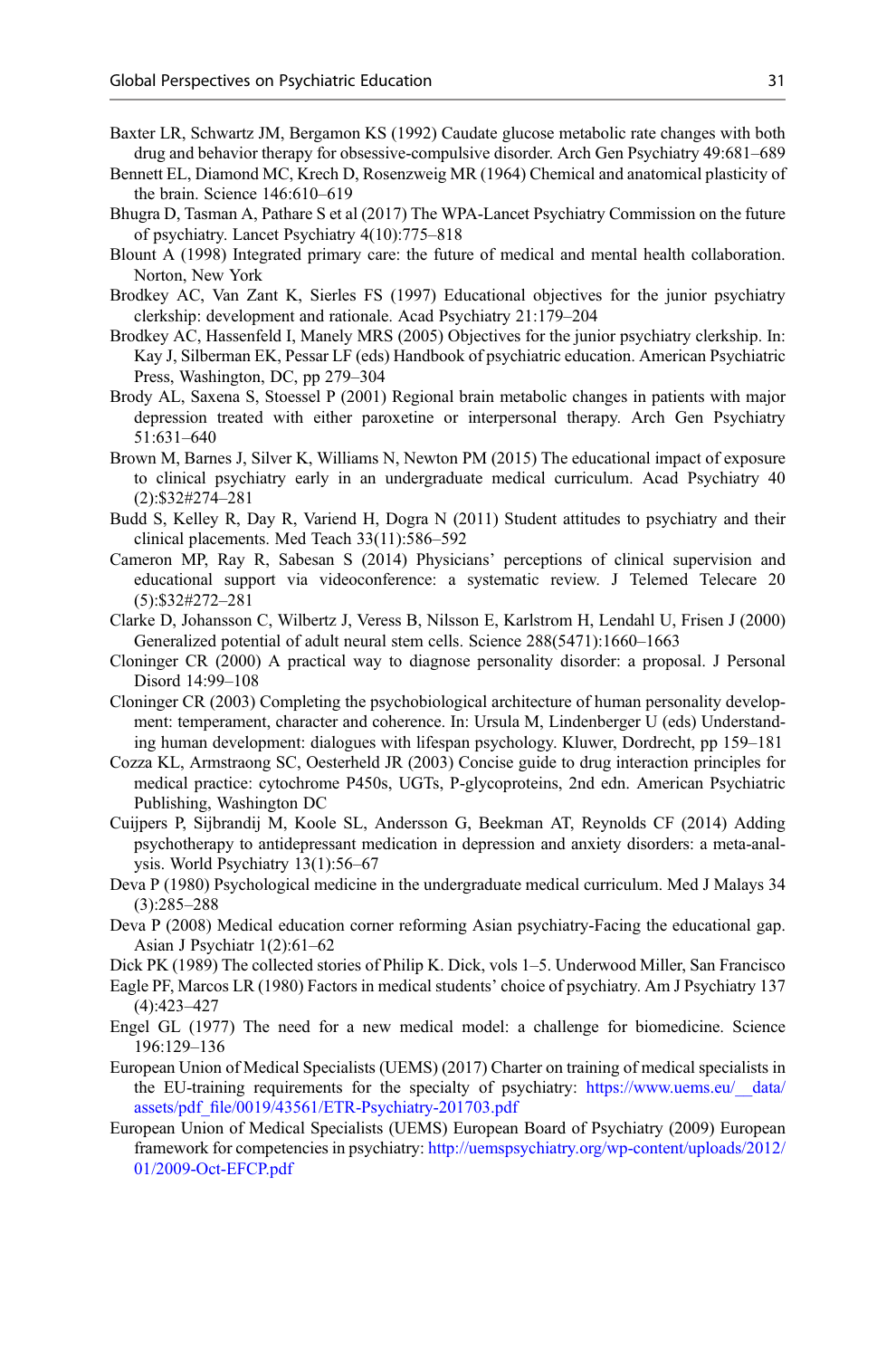- <span id="page-31-0"></span>Farnan JM, Petty LA, Georgitis E, Martin S, Chiu E, Prochaska M, Arora VM (2012) A systematic review: the effect of clinical supervision on patient and residency education outcomes. Acad Med 87(4):428–442
- Farooq K, Lydall GJ, Bhugra D (2013) What attracts medical students towards psychiatry? A review of factors before and during medical school. Int Rev Psychiatry 25(4):371–377
- Fink PJ, Tasman A (1992) Stigma and mental illness. American Psychiatric Press, Washington, DC
- Fishkin R, Fishkin L, Leli U, Katz B, Snyder E (2011) Psychodynamic treatment, training and supervision using internet-based technologies. J Am Acad Psychoanal Dyn Psychiatry 39 (1):\$32#155–170
- Freud S (1895) Project for a scientific psychology. In: Strachey J (ed, trans) The standard edition of the complete psychological works of Sigmund Freud, vol 1. Hogarth Press, London, pp 283–397
- Furmark T, Tillfors M, Merteinsdottir I (2002) Common changes in cerebral blood flow in patients with social phobia treated with citalopram or cognitive behavioral therapy. Arch Gen Psychiatry 59(5):425–433
- Gaebel W, Zielasek J (2014) Overcoming stigmatizing attitudes towards psychiatrists and psychiatry. Acta Psychiatr Scand 131(1):5–7
- Gaudiano BA, Davis CH, Epstein-Lubow G, Johnson JE, Mueser KT, Miller IW (2017) Acceptance and commitment therapy for inpatients with psychosis (the REACH Study): protocol for treatment development and pilot testing. Healthcare 5(2):23
- Glucksman ML (2016) Freud's "Project": the mind-body connection revisited. Psychodyn Psychiatry 44(1):69–90
- Goldapple K, Segal Z, Garson C (2004) Modulation of cortical limbic pathways in major depression. Treatment-specific effects of cognitive behavior therapy. Arch Gen Psychiatry 61:34–41
- Gröne O, Garcia-Barbero M (2002) Trends in integrated care reflections on conceptual issues. World Health Organization, Copenhagen
- Harper B (2017) Wright State University Boonshoft School of Medicine Psychiatry Clerkship guidelines: <https://medicine.wright.edu/student-life/curriculum/psychiatry-clerkship>
- Hatala R, Guyatt G (2002) Evaluating the teaching of evidence- based medicine. JAMA 288:1110–1112
- Herrman H, Harvey C (2005) Community care for people with psychosis: outcomes and needs for care. Int Rev Psychiatry 17(2):89–95
- Hodges BD (2008) Psychiatry education research: the birth and development of a new field. Can J Psychiatr 53(2):75–76
- Javanbakht A, Sanati M (2006) Psychiatry and psychoanalysis in Iran. J Am Acad Psychoanal Dyn Psychiatry 34(3):405–414
- Jockers-Scherübl MC, Zubraegl D, Baer T (2006) Nerve growth factor serum concentrations rise after successful cognitive behavioral therapy of generalized anxiety disorder. Prog Neuropharmacol Biol Psychiatry 31:200–204
- Kandel ER, Schwartz JH, Jessell TM, Siegelbaum SA, Hudspeth AJ (2013) Principles of neural science, 5th edn. McGraw-Hill, New York
- Kane JM, Schooler NR, Marcy P et al (2015) The RAISE early treatment program for first episode psychosis. J Clin Psychiatry 76(3):240–246
- Katon W, Korff V, Lin E, Walker E, Simon GE, Bush T, Robinson P (1995) Collaborative management to achieve treatment guidelines. Impact on depression in primary care. JAMA 273(13):1026–1031
- Linden DEJ (2006) How psychotherapy changes the brain the contribution of functional neuroimaging. Mol Psychiatry 11:528–538
- National Institute of Mental Health (NIMH) Office of the Surgeon General (1999) Mental health-a report form the surgeon general. NIMH, Washington, DC
- Öst LG (2008) Efficacy of the third wave of behavioral therapies: a systematic review and metaanalysis. Behav Res Ther 46:296–321